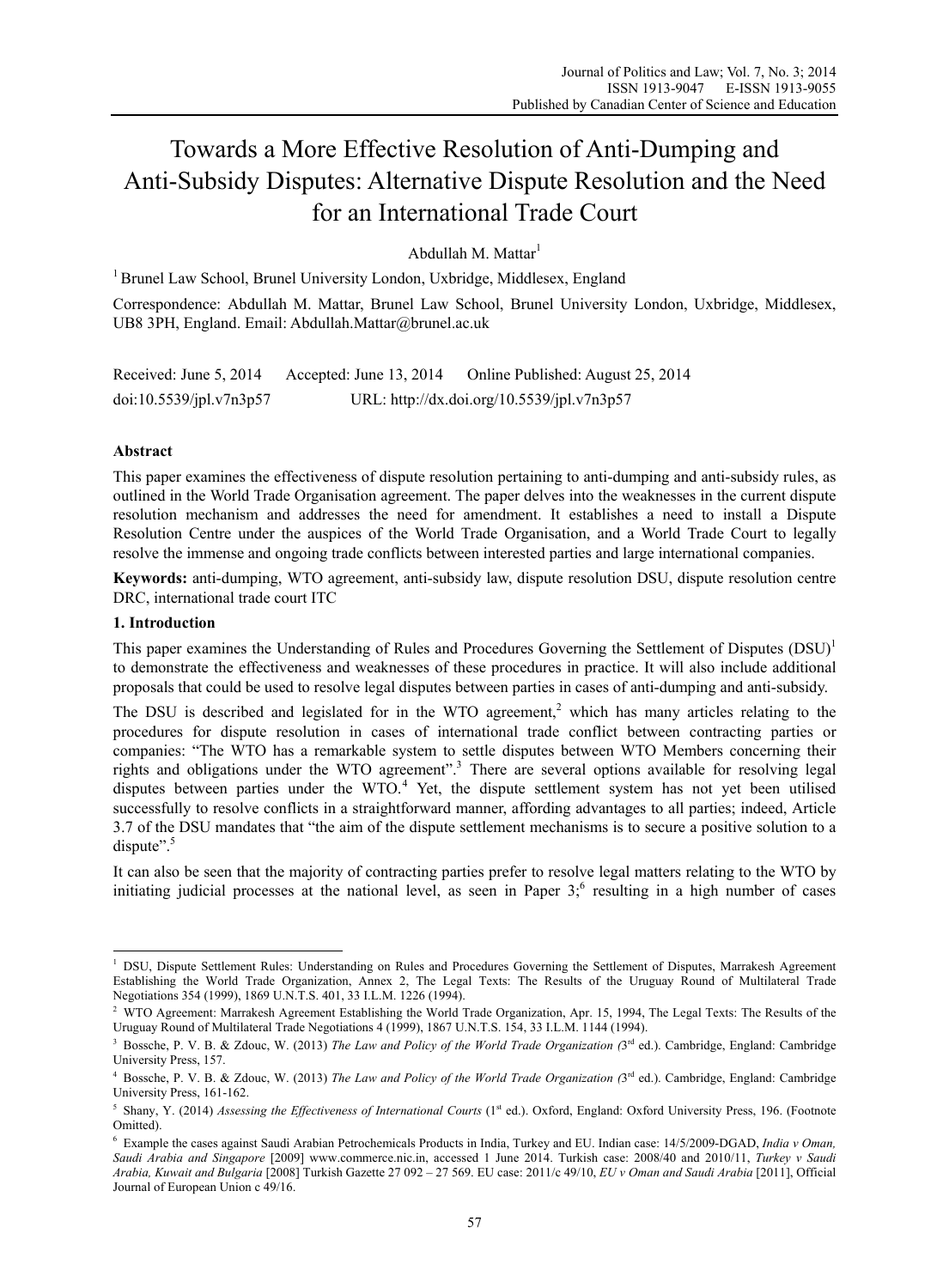between its contracting parties in relation to anti-dumping.<sup>7</sup> However, the DSU prefers to resolve legal matters between the contracting parties out of court:

…the DSU prefers parties not to go to court, but to settle their dispute amicably out of court. Accordingly, each dispute settlement process must start with consultations (or an attempt to have consultations) between the parties to the dispute.<sup>8</sup>

The chief factors involved in these alternative dispute resolutions will be discussed in this paper. Introducing alternative methods to resolve disputes could have a directly positive effect on all parties, enabling them to resolve legal conflicts involving international trade relations between nations quickly and smoothly.

This paper will address the topics of dispute resolution relative to anti-dumping and anti-subsidy under the WTO agreement, as it is essential to effect dispute resolution is swiftly when legal matters arise between parties. It will consider the weaknesses present in current dispute resolution mechanisms, in order to avoid these weaknesses in future, and support development. The next stage will be to introduce alternative means of dispute resolution, offering a full explanation of all relevant articles and explaining why contracting parties currently avoid using dispute resolution mechanisms. It will also discuss the advantages and disadvantages of employing alternative resolutions and ways of developing legislation in order to utilise these articles more effectively, rather than using traditional judicial approaches to resolve WTO conflicts between parties. Such approaches also offer new ideas for resolving disputes between parties, establishing new centres for dispute resolution under the WTO (DRC) and in International Trade Court (ITC) to gain more control and further reduce incidents leading to disputes.

## **2. Anti-dumping and Anti-subsidy Dispute Resolution under the WTO Agreement**

This section addresses the dispute resolution mechanisms under the  $DSU<sub>1</sub><sup>9</sup>$  to support the reader's understanding of the mechanisms informing the rules'. This section will be divided in two main sections; the first will provide an overview of dispute settlement mechanisms under the WTO agreement, particularly regarding anti-dumping and anti-subsidy legal matters. The second section will address the weaknesses of these dispute resolution mechanisms.

#### *2.1 Overview*

This section, addresses the formal processes of Consultation, Panels and the Appellate Body under the DSU. This overview will help to clarify the mechanisms available for resolving disputes, and help introduce the associated weaknesses referenced in the following section.

#### 2.1.1 Consultation

 $\overline{a}$ 

Conflicting parties in any legal dispute related to the WTO can resolve legal issues through consultation "The hope is that the parties will resolve their dispute without having to invoke the formal dispute settlement procedures".10 It is the responsibility of the disputants to determine which level the consultation requires: "The manner in which the consultation is conducted is up to the disputing parties".<sup>11</sup> Once the conflicting parties are engaged in consultation the first stage is for each to gain a clearer understanding of the facts "During the consultation both parties try to learn more about the facts and about the legal arguments of the other party".<sup>12</sup> The conflicting party must reply to the DSU within 10 days of receiving the consultation request, and has must enter the consultation process within 30 days.<sup>13</sup> Conflicting parties must enter the consultation process acting in

<sup>7</sup> According to two sources: 1- World Trade Organisation's website, figures for anti-dumping measures, http://www.wto.org/english/tratop\_e/adp\_e/adp\_e.htm , accessed 19 April 2014 and, 2- The Global Anti-dumping Database under the World Bank

<sup>&</sup>lt;http://econ.worldbank.org/WBSITE/EXTERNAL/EXTDEC/EXTRESEARCH/0,,contentMDK:22574930~pagePK:64214825~piPK:64214 943~theSitePK:469382,00.html> accessed 1 June 2014. 8

<sup>&</sup>lt;sup>8</sup> Bossche, P. V. B. & Zdouc, W. (2013) The Law and Policy of the World Trade Organization (3<sup>rd</sup> ed.). Cambridge, England: Cambridge University Press, 183. (Footnote Omitted). 9

<sup>&</sup>lt;sup>9</sup> Jackson, J. H. (2006) Sovereignty, the WTO, and Changing Fundamentals of International Law (1st ed.) Cambridge, England: Cambridge University Press, 152.

<sup>&</sup>lt;sup>10</sup> Jackson, J. H. (2006) Sovereignty, the WTO, and Changing Fundamentals of International Law (1st ed.) Cambridge, England: Cambridge University Press, 152.

<sup>&</sup>lt;sup>11</sup> Jackson, J. H. (2006) Sovereignty, the WTO, and Changing Fundamentals of International Law (1st ed.) Cambridge, England: Cambridge University Press, 152.

<sup>&</sup>lt;sup>12</sup> Jackson, J. H. (2006) *Sovereignty, the WTO, and Changing Fundamentals of International Law* (1st ed.) Cambridge, England: Cambridge University Press, 152.

<sup>&</sup>lt;sup>13</sup> DSU, Dispute Settlement Rules: Understanding on Rules and Procedures Governing the Settlement of Disputes, Marrakesh Agreement Establishing the World Trade Organization, Annex 2, The Legal Texts: The Results of the Uruguay Round of Multilateral Trade Negotiations 354 (1999), 1869 U.N.T.S. 401, 33 I.L.M. 1226 (1994). Article 4.3.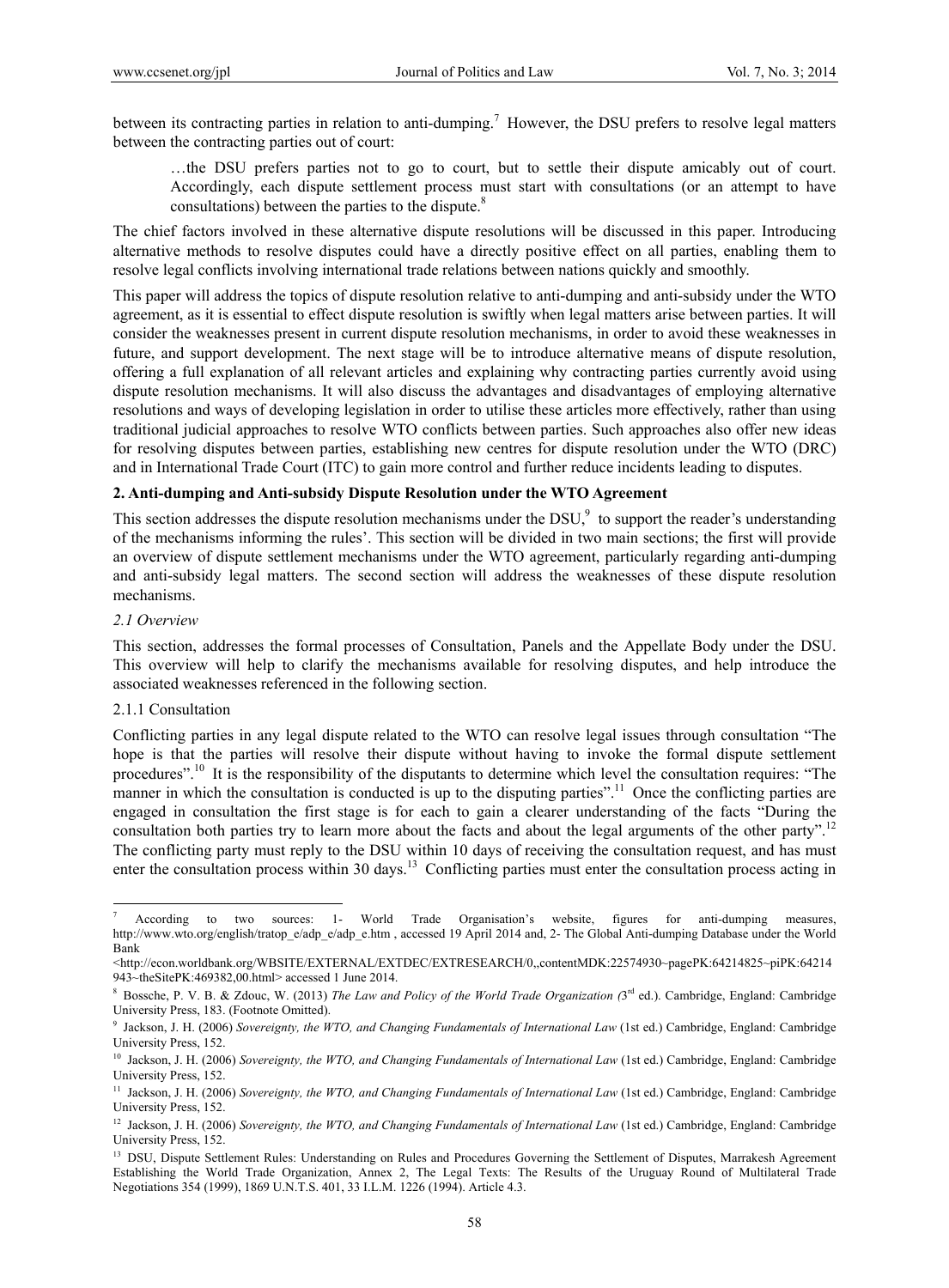a good faith;<sup>14</sup> i.e. "The DSU only requires that consultations are to be entered into a good faith...".<sup>15</sup> However, the consultation must end within sixty days of the request being made; if this requirement is not met, the parties may request a panel to be established to resolve the dispute.16 The consultation often fails to reach conciliation within the sixty day time limit, and there is an option to extend the consultation rather than calling for a panel; Jackson notes, "In fact, consultations often go on for more than sixty days".<sup>17</sup>

Typically, consultation does have a positive effect in terms of resolving the disputes between parties; up "until the end of 2011, almost  $42\%$  of the 427 consultation requests were resolved at the consultation stage".<sup>18</sup> However, these numbers have since reduced "…the role of consultation in settling the disputes has been significantly weakened in recent years".<sup>19</sup> Moreover, it can be seen that the terms of consultation are not always clear to members: "In fact, what substantive requirements are in terms of consultation is not clear".20 In addition, it can be seen that conflicting parties often prefer action under judicial systems, such as panels or the Appellate Body, in order to resolve conflicts.

#### 2.1.2 Panels

 $\overline{a}$ 

Under the DSU, instructions for the establishment of panels are set out in several Articles in detail.<sup>21</sup> All articles afford panels an important role in the termination of disputes between conflicting parties.

In order to establish a panel, the desire to do so must be presented in writing at the relevant Dispute Settlement Body (DSB) meeting.<sup>22</sup> This written request should include information regarding whether consultations have been held, the scope of the legal issue, and any other relevant details. There is a period of time related to preparation of the terms of reference made by such a panel, unless the parties to the dispute agree otherwise, within 20 days of the panel's establishment.<sup>23</sup> The panel must be composed of:

 well-qualified governmental and/or non-governmental individuals, including persons who have served on or presented a case to a panel, served as a representative of a Member or of a contracting party to GATT 1947 or as a representative to the Council or Committee of any covered agreement or its predecessor agreement, or in the Secretariat, taught or published on international trade law or policy, or served as a senior trade policy official of a Member.<sup>24</sup>

The members of panels must be independent; in particular referring to their opinion and output; and must not be affected by any other factors, such as their citizenship.<sup>25</sup> However, if there is no agreement between members of

<sup>&</sup>lt;sup>14</sup> DSU, Dispute Settlement Rules: Understanding on Rules and Procedures Governing the Settlement of Disputes, Marrakesh Agreement Establishing the World Trade Organization, Annex 2, The Legal Texts: The Results of the Uruguay Round of Multilateral Trade Negotiations 354 (1999), 1869 U.N.T.S. 401, 33 I.L.M. 1226 (1994). Article 4.3.

<sup>&</sup>lt;sup>15</sup> Jackson, J. H. (2006) *Sovereignty, the WTO, and Changing Fundamentals of International Law* (1st ed.) Cambridge, England: Cambridge University Press, 152.

<sup>&</sup>lt;sup>16</sup> DSU, Dispute Settlement Rules: Understanding on Rules and Procedures Governing the Settlement of Disputes, Marrakesh Agreement Establishing the World Trade Organization, Annex 2, The Legal Texts: The Results of the Uruguay Round of Multilateral Trade Negotiations 354 (1999), 1869 U.N.T.S. 401, 33 I.L.M. 1226 (1994). Article 4.7.

<sup>&</sup>lt;sup>17</sup> Jackson, J. H. (2006) Sovereignty, the WTO, and Changing Fundamentals of International Law (1st ed.) Cambridge, England: Cambridge University Press, 153.

<sup>&</sup>lt;sup>18</sup> Ahn, D. & Lee, J. & Park, J. H. (2013) Understanding Non-litigated Disputes in the WTO Dispute Settlement System, *Journal of World Trade*, 47:5, p. 991. http://ssrn.com/abstract=2270870

<sup>&</sup>lt;sup>19</sup> Ahn, D. & Lee, J. & Park, J. H. (2013) Understanding Non-litigated Disputes in the WTO Dispute Settlement System, *Journal of World Trade*, 47:5, p. 991. http://ssrn.com/abstract=2270870

<sup>&</sup>lt;sup>20</sup> Ahn, D. & Lee, J. & Park, J. H. (2013) Understanding Non-litigated Disputes in the WTO Dispute Settlement System, *Journal of World Trade* , 47:5, p. 992. http://ssrn.com/abstract=2270870 21 These are Articles 6 to 20 of the DSU. DSU, Dispute Settlement Rules: Understanding on Rules and Procedures Governing the Settlement

of Disputes, Marrakesh Agreement Establishing the World Trade Organization, Annex 2, The Legal Texts: The Results of the Uruguay Round of Multilateral Trade Negotiations 354 (1999), 1869 U.N.T.S. 401, 33 I.L.M. 1226 (1994)

<sup>&</sup>lt;sup>22</sup> DSU, Dispute Settlement Rules: Understanding on Rules and Procedures Governing the Settlement of Disputes, Marrakesh Agreement Establishing the World Trade Organization, Annex 2, The Legal Texts: The Results of the Uruguay Round of Multilateral Trade Negotiations 354 (1999), 1869 U.N.T.S. 401, 33 I.L.M. 1226 (1994). Article 6.2.

<sup>&</sup>lt;sup>23</sup> DSU, Dispute Settlement Rules: Understanding on Rules and Procedures Governing the Settlement of Disputes, Marrakesh Agreement Establishing the World Trade Organization, Annex 2, The Legal Texts: The Results of the Uruguay Round of Multilateral Trade Negotiations 354 (1999), 1869 U.N.T.S. 401, 33 I.L.M. 1226 (1994). Article 7.1

<sup>&</sup>lt;sup>24</sup> DSU, Dispute Settlement Rules: Understanding on Rules and Procedures Governing the Settlement of Disputes, Marrakesh Agreement Establishing the World Trade Organization, Annex 2, The Legal Texts: The Results of the Uruguay Round of Multilateral Trade Negotiations 354 (1999), 1869 U.N.T.S. 401, 33 I.L.M. 1226 (1994). Article 8.1.

<sup>&</sup>lt;sup>25</sup> DSU, Dispute Settlement Rules: Understanding on Rules and Procedures Governing the Settlement of Disputes, Marrakesh Agreement Establishing the World Trade Organization, Annex 2, The Legal Texts: The Results of the Uruguay Round of Multilateral Trade Negotiations 354 (1999), 1869 U.N.T.S. 401, 33 I.L.M. 1226 (1994). Article 8.1.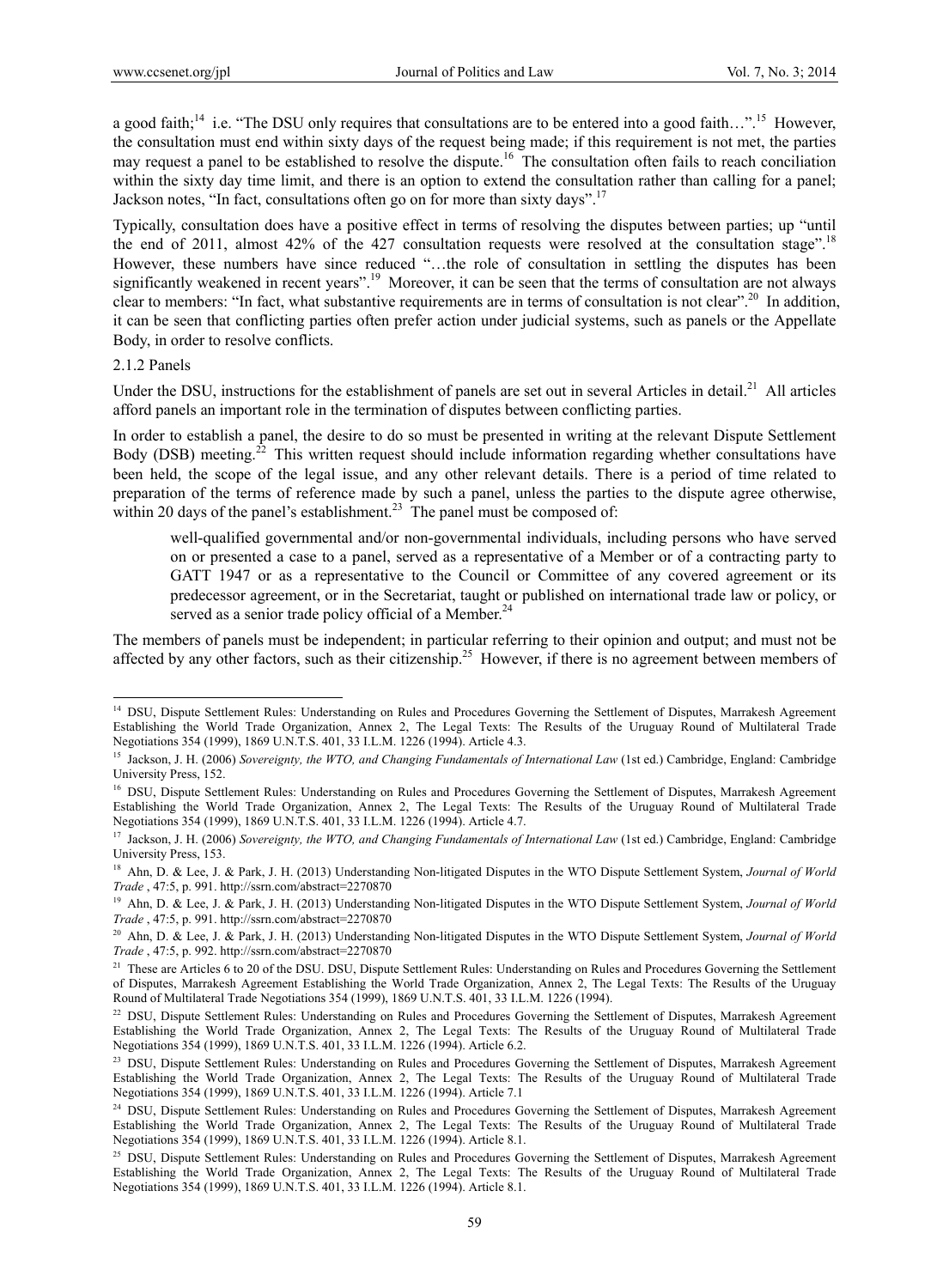the panel within 20 days of its establishment, the Director-General, the Chairman of the DSB and the Chairman of related Councils or Committees shall determine the composition of the panel by appointing it applying a selection process.<sup>26</sup> Regardless of the means of its establishment, the panel should include at least one member from a developing country, if a developing country requests this, in a case where the conflict is between a developing and developed country.<sup>27</sup>

Once established, these panels take on two roles: supervision and legislative. Regarding the supervisory role, this can be clearly illustrated be referring to an anti-dumping cases considered by a panel. In a case between the United States and Japan, there was specific mention of the panel's supervisory role. "[t]he Panel recommended that the Dispute Settlement Body (DSB) request that the United States bring its measures into conformity with the Anti-dumping Agreement".<sup>28</sup>

In this case, it was recommended by the panel that the United States change its regulations to make them compatible with the anti-dumping agreement, making the panel's role legislative. The panel's findings and conclusions were:

 [t]he Appellate Body recommends that the DSB request the United States to bring its measures found in this Report, and in the Panel Report […], to be inconsistent with the Anti-Dumping Agreement and the [WTO Agreement], into conformity with its obligations under those Agreements.<sup>29</sup>

In this section, it can be seen that the panel's mechanisms under DSU rules can resolve conflict between parties. However, there are some weak points that will be addressed in this paper after the overview section.

#### 2.1.3 The Appellate Body

 $\overline{a}$ 

The Appellate Body is a unique system referred to resolve disputes between parties; "Thus was born another one of the extraordinary and unique features of the WTO DS process, namely the appeal procedure".30 It is the highest level to which disputing parties can take a case; it is similar to a *supreme court*, and considers the issue of law only; i.e. "An appeal shall be limited to issue of law covered in the panel report and legal interpretations developed by the panel".<sup>31</sup> The Appellate Body differs different from panels and consultations in regard to processes by which its rules have been developed: "The Appellate Body, unlike panels, is explicitly given the authority to develop (in consultation) its own rules, and this can be an important power".<sup>32</sup> However, third parties are not permitted to join at the Appellate Body level; it is stated, "Only parties to the dispute, not third parties, may appeal a panel…".<sup>33</sup> However, the Appellate Body is usually composed of seven persons who are engaged to serve in the Appellate Body for a period of four years.<sup>34</sup>

As mentioned in article 17.5 of the DSU,<sup>35</sup> the Appellate Body is expected to consider legal matters within 60

<sup>&</sup>lt;sup>26</sup> DSU, Dispute Settlement Rules: Understanding on Rules and Procedures Governing the Settlement of Disputes, Marrakesh Agreement Establishing the World Trade Organization, Annex 2, The Legal Texts: The Results of the Uruguay Round of Multilateral Trade Negotiations 354 (1999), 1869 U.N.T.S. 401, 33 I.L.M. 1226 (1994). Article 8.7.

<sup>27</sup> Article 8.10: '*When a dispute is between a developing country Member and a developed country Member, the panel shall, if the developing country Member so requests, include at least one panellist from a developing country Member.*' DSU, Dispute Settlement Rules: Understanding on Rules and Procedures Governing the Settlement of Disputes, Marrakesh Agreement Establishing the World Trade Organization, Annex 2, The Legal Texts: The Results of the Uruguay Round of Multilateral Trade Negotiations 354 (1999), 1869 U.N.T.S. 401, 33 I.L.M. 1226 (1994).

<sup>28</sup> Appellate Body Report, *United States – Anti-Dumping Measures on Certain Hot-Rolled Steel Products from Japan*, WT/DS184/AB/R, adopted 23 August 2001.

<sup>&</sup>lt;sup>29</sup> Appellate Body Report, *United States - Anti-Dumping Measures on Certain Hot-Rolled Steel Products from Japan*, WT/DS184/AB/R, adopted 23 August 2001, Part 241.

<sup>30</sup> Jackson, J. H. (2006) *Sovereignty, the WTO, and Changing Fundamentals of International Law* (1st ed.) Cambridge, England: Cambridge University Press, 156.

<sup>&</sup>lt;sup>31</sup> DSU, Dispute Settlement Rules: Understanding on Rules and Procedures Governing the Settlement of Disputes, Marrakesh Agreement Establishing the World Trade Organization, Annex 2, The Legal Texts: The Results of the Uruguay Round of Multilateral Trade Negotiations 354 (1999), 1869 U.N.T.S. 401, 33 I.L.M. 1226 (1994). Article 17.6.

<sup>32</sup> Jackson, J. H. (2006) *Sovereignty, the WTO, and Changing Fundamentals of International Law* (1st ed.) Cambridge, England: Cambridge University Press, 157.

<sup>&</sup>lt;sup>33</sup> DSU, Dispute Settlement Rules: Understanding on Rules and Procedures Governing the Settlement of Disputes, Marrakesh Agreement Establishing the World Trade Organization, Annex 2, The Legal Texts: The Results of the Uruguay Round of Multilateral Trade Negotiations 354 (1999), 1869 U.N.T.S. 401, 33 I.L.M. 1226 (1994). Article 17.4.

<sup>&</sup>lt;sup>34</sup> DSU, Dispute Settlement Rules: Understanding on Rules and Procedures Governing the Settlement of Disputes, Marrakesh Agreement Establishing the World Trade Organization, Annex 2, The Legal Texts: The Results of the Uruguay Round of Multilateral Trade Negotiations 354 (1999), 1869 U.N.T.S. 401, 33 I.L.M. 1226 (1994). Article 17.1 and 17.2 .

<sup>&</sup>lt;sup>35</sup> DSU, Dispute Settlement Rules: Understanding on Rules and Procedures Governing the Settlement of Disputes, Marrakesh Agreement Establishing the World Trade Organization, Annex 2, The Legal Texts: The Results of the Uruguay Round of Multilateral Trade Negotiations 354 (1999), 1869 U.N.T.S. 401, 33 I.L.M. 1226 (1994).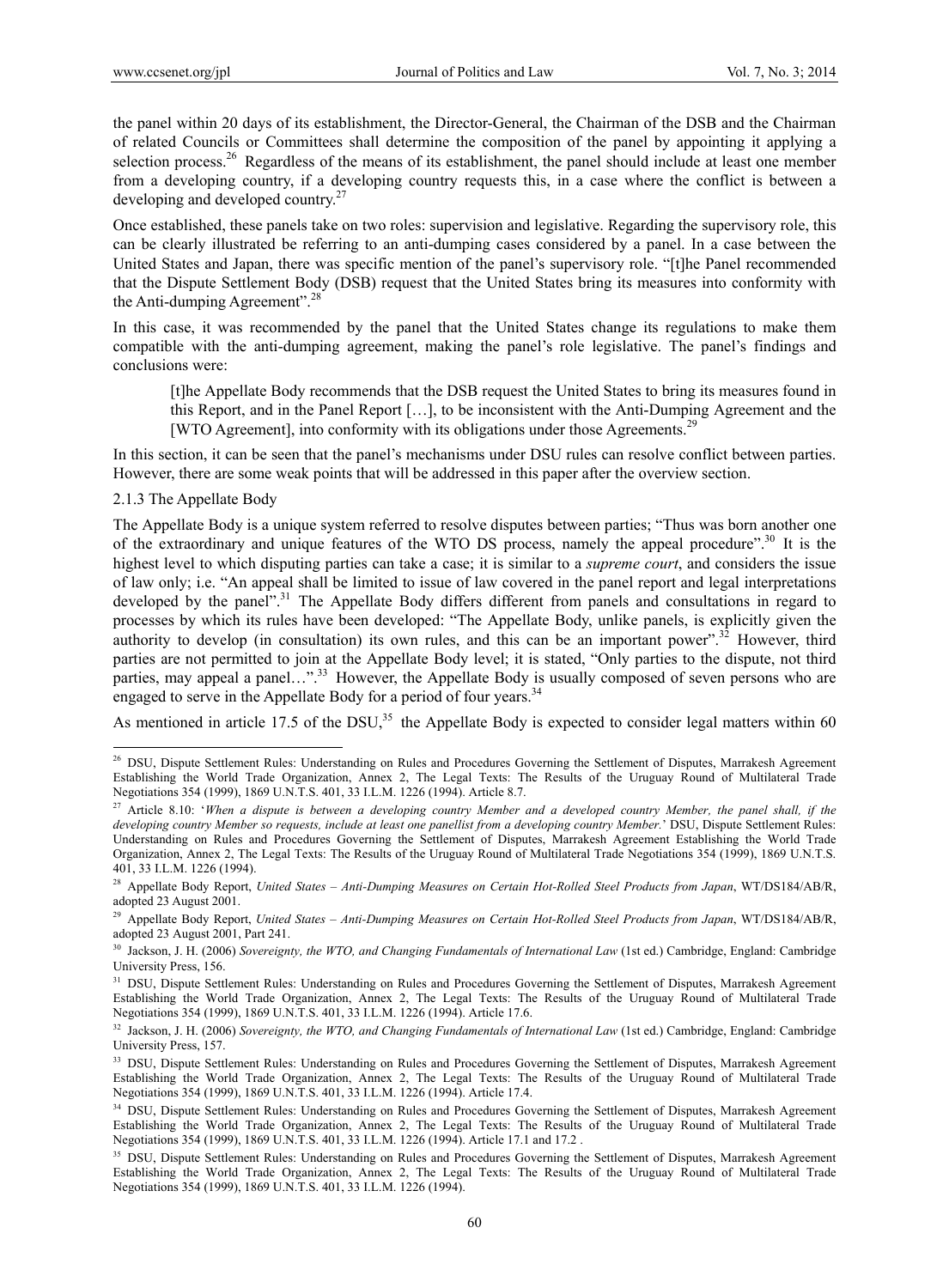days: "the appeal process is designed to be very speedy, so the normal timetable calls for a final report within sixty days of the appeal; although, this is sometimes extended to ninety days or more. This imposes enormous pressure on the Appellate Body members, so very heavy work weeks (including working in the evenings and at weekends) are not unknown".<sup>36</sup>

## *2.2 Weaknesses within the DSU*

This section considers the weaknesses in the DSU, which require more consideration from contracting parties. There are many points to be disused in this section; for example, the absence of an ability to resolve disputes using alternative measures, the failure to assist developing countries, transparency, the political effect and errors in drafting. However, primary attention will be directed toward consideration of the rights of the private sector concerning the dispute settlement.

## - *The failure to resolve disputes using alternative measures*

It can be seen that there is no serious movement in regard to resolving the disputes between contracting parties under the WTO using alternative approaches, such as negotiations, mediations or arbitration. Thus, consultation is not progressing in a direction that will reduce the high number of cases between conflicting parties: "In fact, consultation is supposed to serve conflicting roles: bilateral settlement oriented process on the one hand and a mandatory pre-litigation procedure on the other hand".<sup>37</sup> Contracting parties are less likely to resolve legal matters about the WTO in consultation "…the WTO members brings less consultation requests but at the same time they are less likely to settle by consultation".<sup>38</sup>

Such an example offers no means to resolve legal matters in relation to anti-dumping legislation using alternative measures: "The WTO Anti-dumping code does no longer provide for a mandatory conciliation stage, which is also absent under the DSU".<sup>39</sup> Contracting parties to the WTO agreement must seek to resolve legal concerns under the WTO using alternative means if they are to halt the increase in the number of legal issues between them under the DSU. There should be greater engorgement for conflicting parties under the WTO agreement, to resolve disputes by applying alternative dispute resolution tactics.

## - *Lack of assistance for developing countries*

Although some articles under the DSU extend support to developing countries, these countries require more attention and assistance from developed countries and the WTO itself. It is unfair for developing countries to attend dispute resolution proceedings without first being given access to full knowledge and understanding of the legal techniques applied under the DSU and the WTO agreement. Many developing countries require more legal assistance on how to resolve disputes under the WTO, and to reduce the number of claims brought against them. At present, "there is no WTO-like centre offering assistance to developing countries despites the increasing number of claims against them".<sup>40</sup> Were one instituted, a centre might still be unable to offer adequate support to countries with a low understanding of the terms of the WTO agreement. Fairness between developing and developed countries in regard to legal skills and ability to deal with legal matters remains something that must be achieved.

### - *Transparency*

 $\overline{a}$ 

The level of transparency is not adequate, especially in regard to panels. Panel data is not available to the public; "As at September 2005 all proceedings have been closed to the public, and indeed portions are closed even to WTO members that are not parties".<sup>41</sup> Transparency is needed to demonstrate to the public that procedures are being conducted properly and legally.

In addition, transparency can prevent corruption of the dispute process, or between conflicting parties. However, transparency should not affect judicial procedures, or breach confidentiality.

<sup>36</sup> Jackson, J. H. (2006) *Sovereignty, the WTO, and Changing Fundamentals of International Law* (1st ed.) Cambridge, England: Cambridge University Press, 157.

<sup>37</sup> Ahn, D. & Lee, J. & Park, J. H. (2013) Understanding Non-litigated Disputes in the WTO Dispute Settlement System, *Journal of World* 

<sup>&</sup>lt;sup>38</sup> Ahn, D. & Lee, J. & Park, J. H. (2013) Understanding Non-litigated Disputes in the WTO Dispute Settlement System, *Journal of World* 

*Trade* , 47:5, p. 991. http://ssrn.com/abstract=2270870 39 Bourgeois, F. H. F. (1998) WTO Dispute Settlement in the Field of Anti-dumping Law, *Journal of International Economic Law,* 1 (2),

<sup>259-276.</sup> P. 266. DOI: 10.1093/jiel/1.2.259 40 Papa, M. (2013) Emerging Power in International Dispute Settlement: From Legal Capacity Building to a Level Playing Field?, *Journal of*  International Dispute Settlement, 4(1), 83-109. P. 87. DOI: 10.1093/jnlids/ids022<br><sup>41</sup> Jackson, J. H. (2006) Sovereignty, the WTO, and Changing Fundamentals of International Law (1st ed.) Cambridge, England: Cambridge

University Press, 155.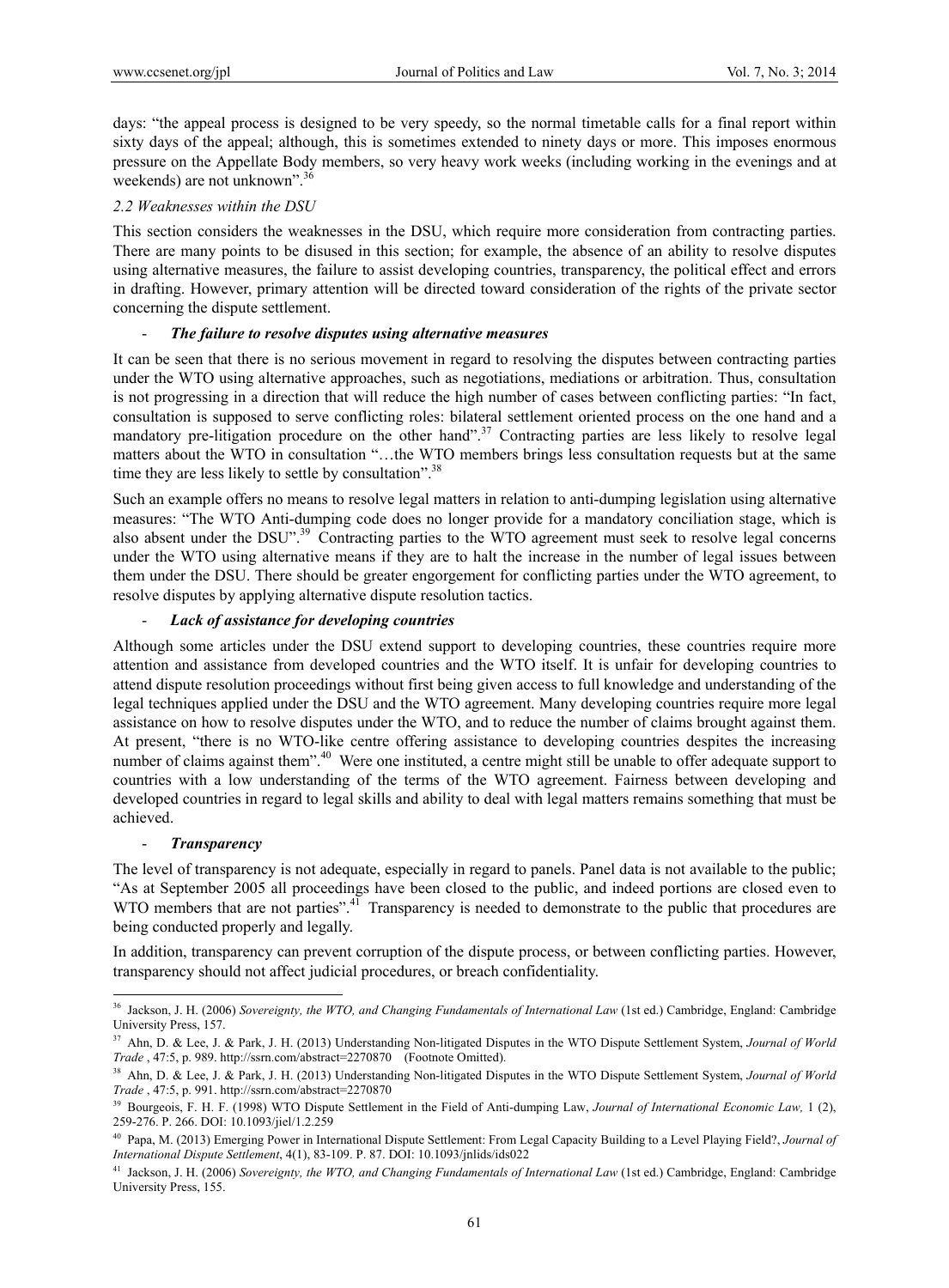## - *The political effect*

There is a political effect on governments proceeding from dispute resolution policies. There is pressure in such cases between countries, whether from Panels or Appellate Body members, and even within the conflicting countries, to resolve legal matters between them:

Any such proposal would reintroduce a fundamental weakness that was present in the GATT DS producers, politicizing the DS process and encouraging diplomatic and their governments to divert their attention away from the reasoned argumentation and process of a juridical procedure towards lobbying and diplomatic bargaining that would lead to the ultimate decision in a particular case.<sup>42</sup>

However, political and diplomatic pressure can have a negative impact on the dispute settlement process. However, it is acceptable to engage in political negotiations between conflicting parties, in order to resolve legal matters without burdening one or other party in a more emphatic way, particularly if that party is a developing country.

There have been some criticisms that the Appellate Body has been overreaching its mandate as set out under the DSU: "Others have criticized the Appellate Body as "overreaching its mandate" and engaging in "judicial activism" outside its competence and transgressing the allocated powers of the diplomatic process".<sup>43</sup> This occurs when the DSU's aim to resolve disputes between parties, extends beyond that acceptable under regulations. Some legal scholars have mentioned that the GATT is a legal system that is separate from international law, and which can support the notion of differences between international law and international commercial law,

…some advocates supported the view that GATT was a separate regime, and therefore had a totally stand-alone jurisprudence and legal structure. Many others, including this author, opposed that view, and there are relatively numerous examples throughout the history of GATT that would oppose the "separate regime" theory.<sup>44</sup>

There is combining of the rules of international law and political treatment and the international commercial law. Nevertheless, the same style of dolomitic and political pressure is used under the DSU to resolve legal matters between parties, which does not apply at this stage.

The political pressure resulting from International Law is evident when parties seek to agreed or amend rules under the WTO agreement regarding DSU. International Law differs in the treatment of parties when compared to International Commercial Law. Practitioners in the field of dispute settlement need to be careful not to confuse these two types of regulations when resolving disputes between conflicting parties.

### - *Faults in the drafting of DSU*

 $\overline{a}$ 

Faults are present in the draft of the DSU: "A well- known fault in the drafting of the DSU has been perplexing".<sup>45</sup> A particular fault in the draft can be seen in Article 21 (5), Article 22 (6) of DSU.<sup>46</sup> The relationship between these two articles is mutually exclusive, such that they cannot be applied together. $47$  This can lead to a misunderstanding of the DSU, or confusion between the conflicting parties. However, it might negatively affect the dispute resolution that takes place between parties.

## - *Private sector involvement in dispute settlement*

The Vienna Convention<sup>48</sup> includes reference to at what level the WTO can be considered to comprise part of International Law. "Consequently, it is still not easy to judge how the customary international law principle of

<sup>42</sup> Jackson, J. H. (2006) *Sovereignty, the WTO, and Changing Fundamentals of International Law* (1st ed.) Cambridge, England: Cambridge University Press, 201.

<sup>43</sup> Jackson, J. H. (2006) *Sovereignty, the WTO, and Changing Fundamentals of International Law* (1st ed.) Cambridge, England: Cambridge University Press, 200.

<sup>&</sup>lt;sup>44</sup> Shany, Y. (2014) *Assessing the Effectiveness of International Courts*, (1<sup>st</sup> ed.) Oxford, England: Oxford University Press, 165.<br><sup>45</sup> Jackson, J. H. (2006) *Sovereignty, the WTO, and Changing Fundamentals of Intern* 

University Press, 203.

<sup>46</sup> DSU, Dispute Settlement Rules: Understanding on Rules and Procedures Governing the Settlement of Disputes, Marrakesh Agreement Establishing the World Trade Organization, Annex 2, The Legal Texts: The Results of the Uruguay Round of Multilateral Trade Negotiations 354 (1999), 1869 U.N.T.S. 401, 33 I.L.M. 1226 (1994).

<sup>47</sup> Jackson, J. H. (2006) *Sovereignty, the WTO, and Changing Fundamentals of International Law* (1st ed.) Cambridge, England: Cambridge University Press, 203.

<sup>48</sup> Vienna Convention on the Law of Treaties, 1155 U.N.T.S. 331, 8 I.L.M. 679.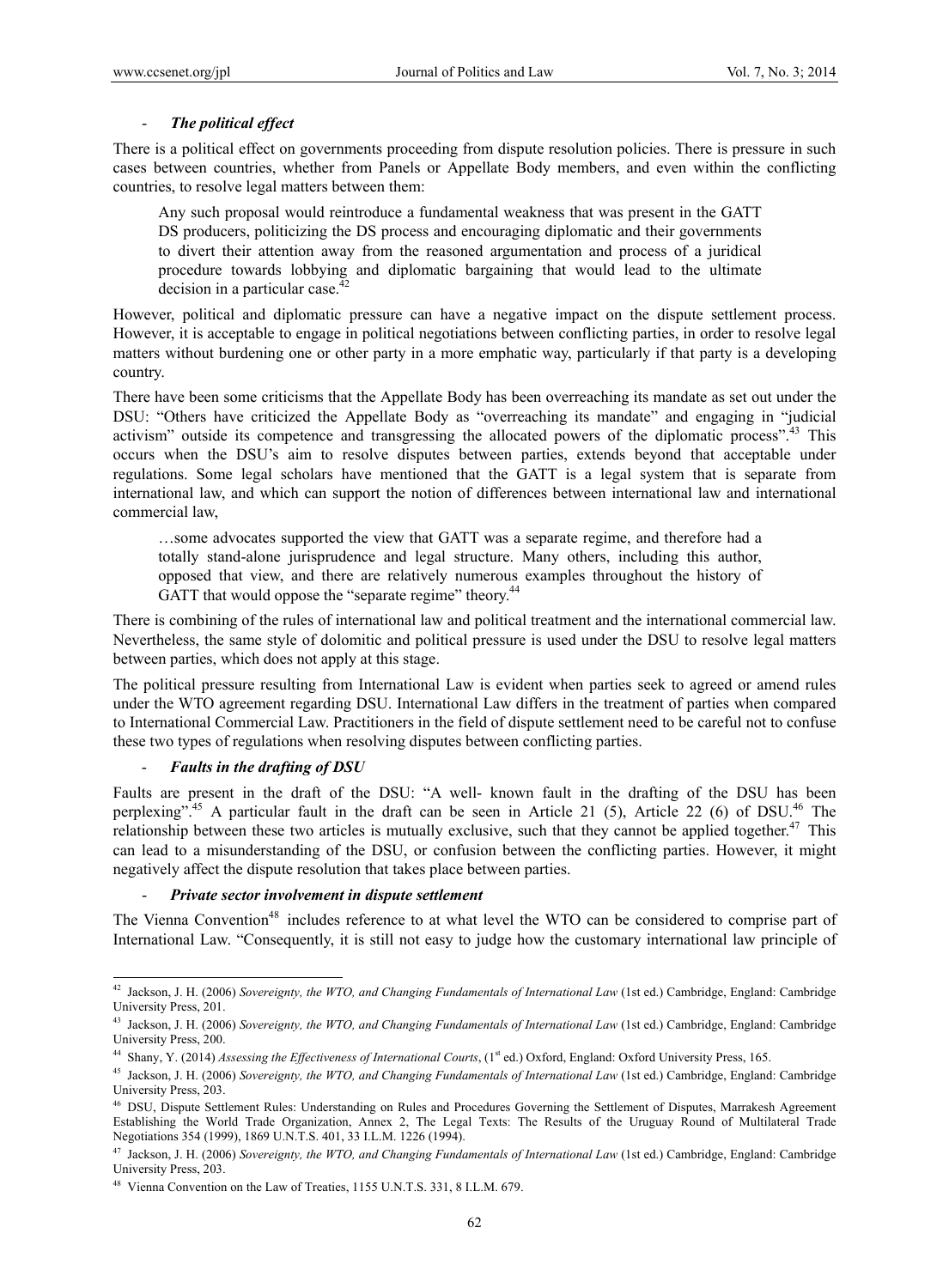treaty interpretation related to preparatory work will be utilised in the WTO jurisprudential system".49 As the WTO agreement is an agreement made between states, the private sector in general is not implicated in the agreement; "From the very first case, the appellate Body has made it quite clear the WTO is part of the general international legal landscape for world affairs".<sup>50</sup> Consequently, private sector representatives cannot attend alternative dispute resolution unless they do so as a third party under the auspices of their governments. This idea relates to a principle in public international law,<sup>51</sup> which positions the WTO as a component in international law.

The limitations on the attendance of private sector representatives at dispute settlement proceedings under the DSU can be seen as one of its weakness; i.e. it requires the involvement of governments to resolve legal issues:

Companies, industry associations or NGOs cannot have recourse to WTO dispute settlement, nor can they join consultations or be a third party or third participant in panel or Appellate proceedings. Yet it would be incorrect to state that companies, industry associations and NGOs are not 'involved' in WTO dispute settlement.<sup>52</sup>

It is seen as a problem that disputes between private sector companies must be handled by governments, as those who are affected are often not well-represented by their governments, who have no interest in the legal matters affecting them. This provision needs to be reformed to allow private sector companies to resolve legal issues related to the WTO agreement under the umbrella of the WTO, without the involvement of government(s).

This governmental involvement in the WTO conflicts at the DSU level can be summarised into two points:

- 1- It is necessary for the government to become involved in the conflict, because of the types of cases that arise between parties. To make it clearer, the conflict between parties might relate to the implementation of any of the WTO provisions, where the other party to the conflict has suffered as a result of the implementation of the provisions(s) and disagreement exists over the understanding of the WTO agreement, as was the case between the USA and Japan.<sup>53</sup> In this particular case, the government was involved in the conflict as well as the companies, as they will be the first to be affected by the results of the resolution processes. Another example is that when the government is involved in the case itself problems are introduced, as in the anti-subsidy cases between Saudi Arabia and others. 54 In anti-subsidy cases, it is the government that is subsidising the industries, and therefore it is by definition involved in the case.
- 2- Cases are between private sector companies themselves, and so there may be no reason for the government to become involved. In this situation, the private sector can become involved in the DSU autonomously without the involvement of government, unless it is necessarily for the case to proceed.

Anti-dumping cases affecting Saudi Arabia, typically related to Saudi products that have been sold at less than the normal price. Producers of these products are responsible for defending their pricing to the domestic authorities as well as at the DSU level. Therefore, it would be preferable for private sector individuals to have the option to defend their products without involvement from governments, especially when there has been no government involvement in the production, development or exporting of the product.

Those countries, which have signed the WTO agreement, have expressed an interest in communicating trade discussions among themselves: "Although WTO agreement are negotiated and signed by governments, their objection is not only to sustain governments' international cooperation efforts, but also to help "economic operators"- that is, producers, importers, and exporters- to conduct their business".55 However, their interest should also be compatible with the interests of the private sector. This is why the WTO agreement is to be

<sup>49</sup> Jackson, J. H. (2006) *Sovereignty, the WTO, and Changing Fundamentals of International Law* (1st ed.) Cambridge, England: Cambridge University Press, 166.

<sup>&</sup>lt;sup>50</sup> The World Trade Organization, *The future of the WTO: Addressing Institutional Challenges in the New Millennium*, Report by the Consultative Board to the Director-General, Supachai Panitchpakdi 2004, 52.

 $S<sup>1</sup>$  Under this principle, in the agreement between states, no parties can become involved in a particular case except the states concerned. In

this situation and under the WTO, only the state can become involved in any cases related to the WTO provisions.<br><sup>52</sup> Bossche, P. V. B. & Zdouc, W. (2013) *The Law and Policy of the World Trade Organization* (3<sup>rd</sup> ed.).

<sup>53</sup> Appellate Body Report, *United States – Anti-Dumping Measures on Certain Hot-Rolled Steel Products from Japan*, WT/DS184/AB/R, adopted 23 August 2001.

<sup>54</sup> Cases between Saudi Arabia and India, Turkey and EU. Indian case: 14/5/2009-DGAD, *India v Oman, Saudi Arabia and Singapore* [2009] www.commerce.nic.in, accessed 1 June 2014. Turkish case: 2008/40 and 2010/11, *Turkey v Saudi Arabia, Kuwait and Bulgaria* [2008]

Turkish Gazette 27 092 - 27 569. EU case: 2011/c 49/10, EU v Oman and Saudi Arabia [2011], Official Journal of European Union c 49/16.<br><sup>55</sup> Shany, Y. (2014) Assessing the Effectiveness of International Courts, (1<sup>st</sup> ed.) Omitted).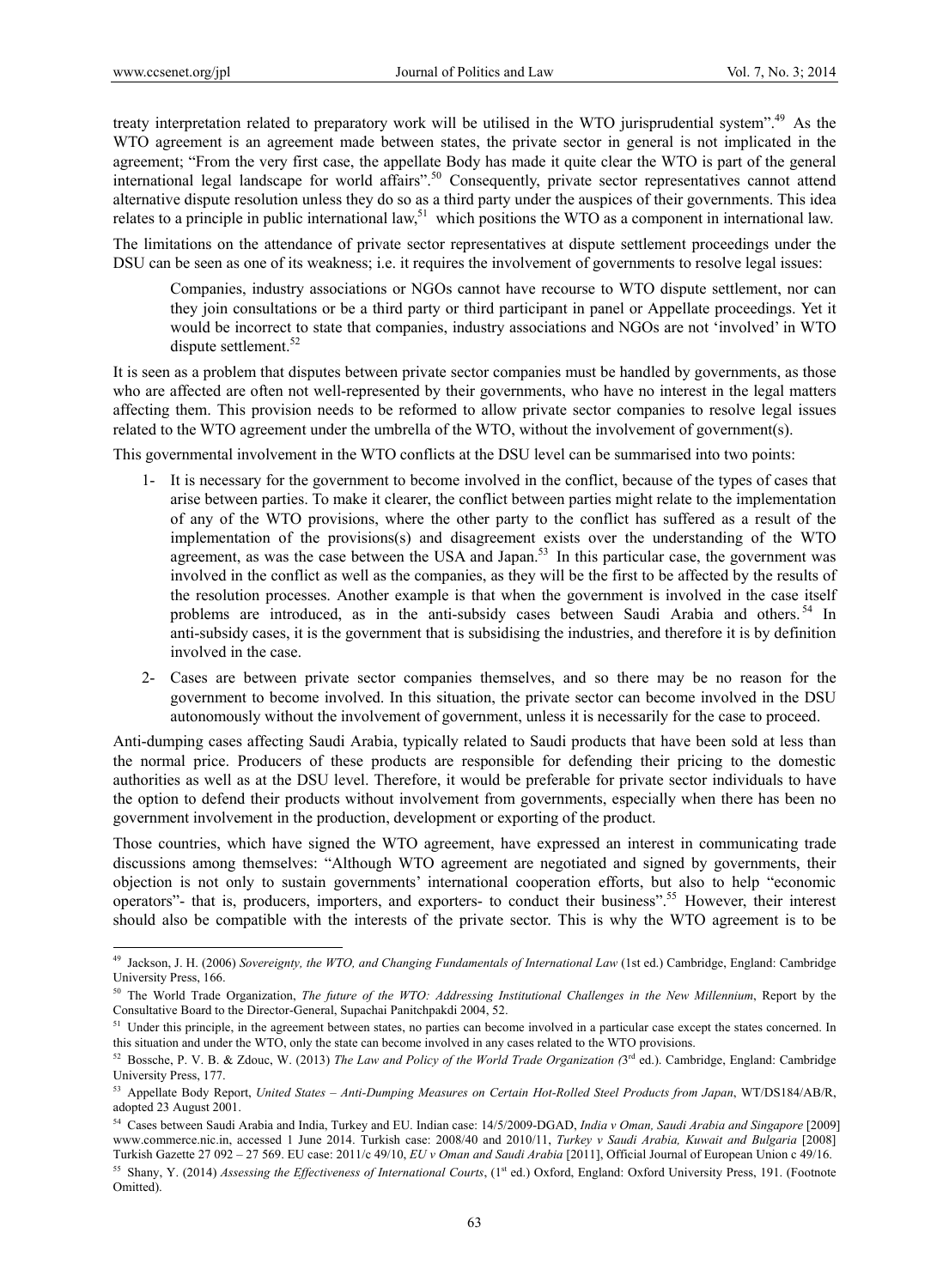applied to the private sector and why there is no need for governments to become involved and participate in the dispute settlement in relation to conflicts between products from the private sector.

As a result of this, contracting parties under the WTO must consider attributing more access to the private sector, allowing them to apply their cases under the DSU directly and without cover from governments. The majority of the private sector companies involved in disputes tend to be major players in a globalised field, and not under the guardianship of their governments. In truth, some of these companies have as much access to wealth as some developing countries, and consequently are well equipped to represent their own interests in legal matters related to DSU.

An additional issue of concern, is that some companies involved in disputes may be largely owned by foreign investors, operating within the state under investigation. In this case the question arises: how would the government represent such investors in a dispute with another country in the DSU? Typically, it is the private sector that is usually affected by the illegal processes of parties to international trade, and not the government. Although the government may be affected in some cases, the private sector companies are those primarily affected, therefore it is reasonable that they should be given the right to self-represent.

At present, they are only granted representation on appeal to their domestic legal system. Because private sector companies operate within member states, they are responsible for conducting their business disputes first within the domestic legal framework and in accordance WTO provisions. Anti-dumping, for example, has a direct effect on the private sector and industries and can therefore affect national economic systems in the long term. However, in such cases, the private sector and industry must apply to achieve a dispute settlement through their governments; even though, "Anti-dumping relates to conduct of parties rather than conduct of countries".56 As argued in this section, the contracting parties should adopt an option for the private sector to have access to the DSU to resolve disputes and take advantage of anti-dumping and anti-subsidy rules.

#### **3. Alternative Dispute Resolution in Cases of Anti-dumping and Anti-subsidy**

This section concerns DSU rules from different angles, in order to identify *non-conventional* ways to resolve anti-dumping and anti-subsidy cases in particular, and conflicts related to the WTO agreement in general. Resolutions should be afforded more attention from contracting parties, in order to avoid a lengthy legal process being implicated in anti-dumping and anti-subsidy cases. This will reduce the time spent on pursuing cases, and also reduce costs to the disputing parties: "Furthermore, ADR processes are likely to be less expensive than domestic courts and international arbitration ...".<sup>57</sup> Moreover, dispute resolution steps will help to terminate the conflict between the parties satisfactorily:

 Between 1 January 1995 and 31 December 2012, a total of 454 disputes [were] brought to the WTO, [....] the parties were able to reach an amicable solution through consultations, or the dispute was otherwise resolved without recourse to adjudication...<sup>58</sup>

This statement shows that a greater number of disputes were being brought to panels, having not been resolved elsewhere. Thereby demonstrating how important it is for contracting parties to use alternative means to resolve conflicts between them, to insure disputes can be resolved simply.

However, a question arises here as to the meaning of the term Alternative Dispute Resolution. Use of the word 'alternative', distinguishes proposals from the 'traditional'. Nonetheless, some argue over the accuracy of using the word. Alternative in this section is understood to describe the methods applied when resolving disputes between parties.

The word 'alternative' suggests a deviation from methods of resolving disputes outside the courtroom. Thus, some have suggested that the term 'appropriate dispute resolution' better describes the array of devices available for the resolution of conflict.<sup>59</sup>

Arguably, there may not be much difference in terminology when deciding to use 'alternative' or 'appropriate' to describe dispute resolution between parties. However, the best way to describe this is by using the expression 'different methods of dispute resolution', as these methods can be applied at any time in the process even when

<sup>56</sup> Bourgeois, F. H. F. (1998) WTO Dispute Settlement in the Field of Anti-dumping Law, *Journal of International Economic Law,* 1 (2), 259-276. P. 269. DOI: 10.1093/jiel/1.2.259 57 Collins, D. (2012) Alternative Dispute Resolution for Stakeholders in International Investment law, *Journal of International Economic* 

*Law* 15 (1), 673-700. P. 676. http://dx.doi.org/10.2139/ssrn.1788243<br><sup>58</sup> Bossche, P. V. B. & Zdouc, W. (2013) *The Law and Policy of the World Trade Organization (*3<sup>rd</sup> ed.). Cambridge, England: Cambridge

University Press, 157.

<sup>59</sup> Ackerman, R. M. (1997) Introduction: ADR: An appropriate alternative?, *Willamette Law Review* 33. 498.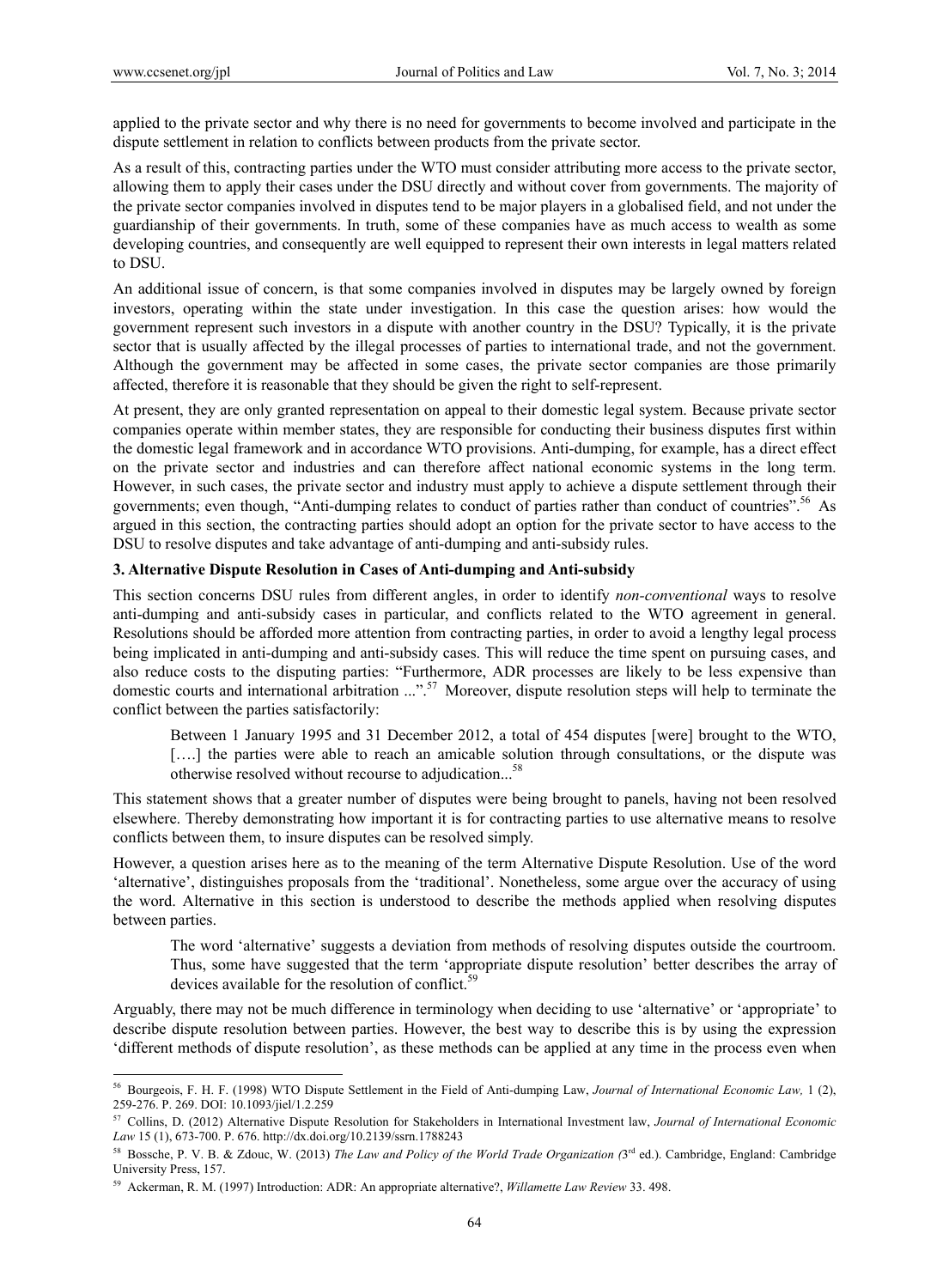parties are engaged in judicial action. Although 'alternative dispute resolution' is a usable option, it might accurately describe this method of dispute resolution.

Alternative dispute resolution is required between contracting parties to develop an ability to address issues like anti-dumping and anti-subsidy. Taking such steps will help to avoid government involvement in such cases "...there has to be a certain level of government involvement in the private action...",<sup>60</sup> and this could potentially reduce the large number of cases between contracting parties. 61 However, involvement is considerable in each case "Each case will have to be examined on its facts to determine whether the level of government involvement in the actions of private parties is such that these actions can be properly attributed to a Member".<sup>62</sup> Moreover, it will help to accelerate trade exchange between nations without encountering obstacles, such as legal issues or processes; as such cases have increased considerably since the 1980s, threatening free trade between nations.

Some means of resolution were mentioned in the DSU, whilst others suggested a more logical way of dealing with issues by developing legal methods.

Of these methods, arbitration under Article 25 and good offices, conciliation and mediation under Article 5 have only played a marginal role; in almost all WTO disputes, Members had recourse to consultations, and, if those were unsuccessfully, adjudication.<sup>63</sup>

These methods need to be applied more in regard to anti-dumping and anti-subsidy cases, in order to reduce the large number of disputes effecting these types of cases. Nonetheless, WTO anti-dumping provisions do not compel parties to resolve disputes using alternative actions, such as mediation and arbitration.

However, Article 5 of the  $DSU<sup>64</sup>$  states that conflicting parties can undertake the procedures of good office, conciliation and mediation voluntarily. On this point, it can be seen that the agreement itself has given conflicting parties the option either to pursue alternative options, or abide by the judicial process. Moreover, these articles do not encourage contracting parties to resolve and terminate conflicts by using alternative methods, but instead compel conflicting parties to embark on a period of mediation or conciliation. In reference to this point, it can be seen that contracting parties have not prioritised alternative approaches, but instead have preferred traditional methods for ending conflicts under the DSU.

The positive significant effect of alternative methods of dispute resolution mentioned by the DSU (i.e. good offices, conciliation, mediation and arbitration) should be analysed here. Encouraging contracting parties to resolve any legal issues by promoting alternative dispute resolution in the agreement itself as a way of starting the process of anti-dumping and anti-subsidy will help in a number of different ways:

- 1- It will lower the cost of continuing a claim between the conflicting parties: the cost to the government sector; the need to prepare qualified people (i.e. lawyers and economists) to follow up on cases and undertake investigations, interviews, and other elements of the process. Beginning with a negotiation could help reduce the cost cases, which cause expense to all parties.
- 2- It will save time for anyone dealing with cases when they go through the judicial process, and will allow them to focus on the most serious a cases. Moreover, the time required for processing issues will be shortened if they can be resolved without recourse to litigation.

<sup>60</sup> Bossche, P. V. B. & Zdouc, W. (2013) *The Law and Policy of the World Trade Organization (*3rd ed.). Cambridge, England: Cambridge

University Press, 164.<br><sup>61</sup> There is an increasing in the conflicts related to the anti-dumping, which is growing rapidly and requires more attention in order for the number of these cases to be reduced. See these two sources: 1- World Trade Organisation's website, figures for anti-dumping measures, http://www.wto.org/english/tratop\_e/adp\_e/adp\_e.htm , accessed 1 June 2014 and, 2- The Global Anti-dumping Database under the World Bank

<sup>&</sup>lt;http://econ.worldbank.org/WBSITE/EXTERNAL/EXTDEC/EXTRESEARCH/0,,contentMDK:22574930~pagePK:64214825~piPK:64214

<sup>943~</sup>theSitePK:469382,00.html> accessed 1 June 2014.<br><sup>62</sup> Bossche, P. V. B. & Zdouc, W. (2013) *The Law and Policy of the World Trade Organization (*3<sup>rd</sup> ed.). Cambridge, England: Cambridge University Press, 164.<br><sup>63</sup> Bossche, P. V. B. & Zdouc, W. (2013) *The Law and Policy of the World Trade Organization* (3<sup>rd</sup> ed.). Cambridge, England: Cambridge

University Press, 306.

<sup>&</sup>lt;sup>64</sup> This article of the dispute settlement agreement organises these methods to resolve the legal issues between contracting parties. However, it is a brief article, and cannot reflect the importance of these methods. It needs to include more detail if it is to encourage contracting parties to use this method over alternatives. See DSU, Dispute Settlement Rules: Understanding on Rules and Procedures Governing the Settlement of Disputes, Marrakesh Agreement Establishing the World Trade Organization, Annex 2, The Legal Texts: The Results of the Uruguay Round of Multilateral Trade Negotiations 354 (1999), 1869 U.N.T.S. 401, 33 I.L.M. 1226 (1994). Article 5.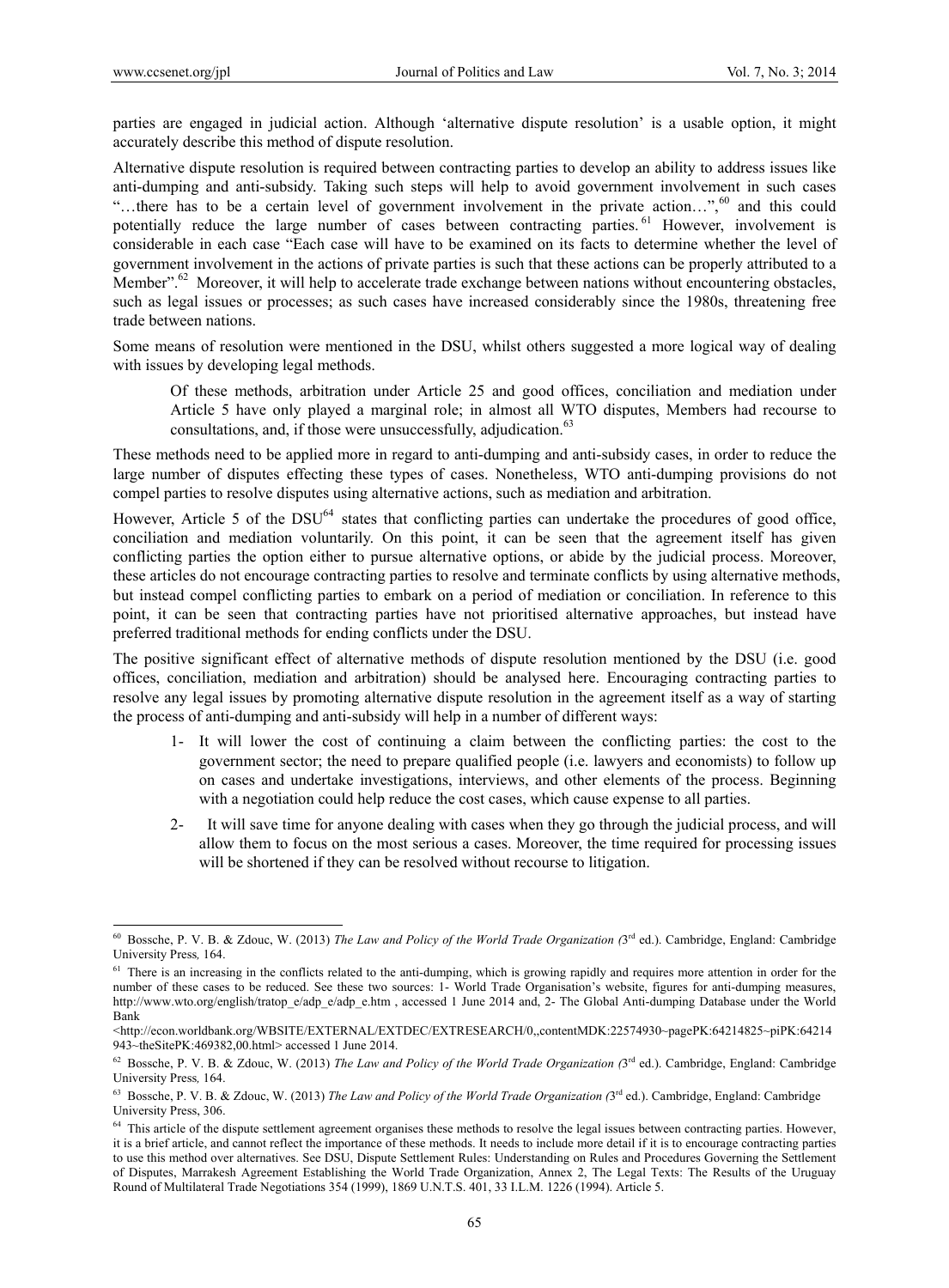- 3- It will limit the total number of cases, because many would be resolved without recourse to the anti-dumping authorities. Perhaps the process might need to come under the supervision of domestic anti-dumping and anti-subsidy authorities, for alternative approaches to meet WTO agreement standards and avoid illegalities arising. Any decrease in the number of cases would enable authorities to concentrate on other cases and collect information for a database that would be useful to authorities in the future.
- 4- It would help to avoid a reduction in the quantities of exported products and limits export until completion of negotiations or location of strong evidence of serious damage to either or both the domestic industries concerned. By regulating these processes, it will be easy to acquire a definition of anti-dumping and anti-subsidy techniques and terms in practice, so that such processes become well regulated between the contracting and conflicting parties.
- 5- It will help to increase the export and exchange of goods between contracting parties in general, without raising new legal issues or barriers, which might otherwise affect the process of exporting.

## *3.1 Good Offices, Conciliation and Mediation*

Article 5 of the DSU refers to good offices, conciliation and mediation in relation to the termination of conflict between contracting parties,<sup>65</sup> whether it is an anti-dumping and anti-subsidy conflict or another international trade related conflict. It is true that good offices, conciliation and mediation differ entirely from negotiation. Negotiation can be considered part of good offices; however, conciliation and mediation are unlike negotiation, because a third party often handles them. Mediation involves a third party in the dispute, in order to resolve the dispute between the parties: "Mediation is the process by which a neutral third party assists dispute parties in reaching a voluntary resolution of their disputes".<sup>66</sup>

Article 5 does not include these approaches to ending conflicts as part of the legal processes involved in disputes under the WTO, in order to avoid any negative impact resulting from the misapplication of regulations. It only mentions the process as it affects this way of ending the conflict, as it is an optional method for conflicting parties to choose: "The DSU also provides for voluntary mediation at any time (an option which is rarely used)…".<sup>67</sup> Article 5 requires conflicting parties to *agree* to perform good offices, conciliation and mediation.<sup>68</sup>

The DSU needs to be reformed to encourage conflicting parties to follow procedures set out before embarking on a judicial process. This is similar to most domestic judicial systems, where one party files a case against another, especially in a trade conflict; the court gives the parties time to try to resolve legal issues between them without taking any further action. Encouraging conflicting parties to resolve issues by allowing a period of time to utilise this article in conflicts between parties would therefore help to reduce the number of cases related to WTO provisions (especially anti-dumping and anti-subsidy cases). Conversely, it would also reduce costs and save time for all involved.

However, the most important benefit of alternative methods is the limitation placed on government involvement in international trade cases related to the WTO agreement, as well as a reduction in the number of cases. The cases related to the WTO agreement, especially anti-dumping and anti-subsidy, are increasing in number rapidly, which might hitherto become an obstacle to trade movement and exchange.

#### *3.2 Arbitration*

Arbitration is one of the possible processes mentioned in Article 25 of the DSU,<sup>69</sup> as appropriate for assisting in the resolution of a trade dispute between contracting parties in relation to free trade and the movement of products between parties. However, in reality, it is not utilised well in most conflicts, "…and for alternative

 $\overline{a}$ 65 DSU, Dispute Settlement Rules: Understanding on Rules and Procedures Governing the Settlement of Disputes, Marrakesh Agreement Establishing the World Trade Organization, Annex 2, The Legal Texts: The Results of the Uruguay Round of Multilateral Trade Negotiations 354 (1999), 1869 U.N.T.S. 401, 33 I.L.M. 1226 (1994). Article 5.

<sup>66</sup> Malkawi, B. H. (2013) The feasibility of alternative dispute resolution to resolve intellectual property disputes in Jordan, *Journal of*  Intellectual Property Law and Practice 8(2), 146-153. P.147. (Footnote Omitted). DOI:10.1093/jiplp/jps210<br><sup>67</sup> Jackson, J. H. (2006) Sovereignty, the WTO, and Changing Fundamentals of International Law (1st ed.) Cambridge,

University Press, 152. (Footnote Omitted).

<sup>68</sup> DSU, Dispute Settlement Rules: Understanding on Rules and Procedures Governing the Settlement of Disputes, Marrakesh Agreement Establishing the World Trade Organization, Annex 2, The Legal Texts: The Results of the Uruguay Round of Multilateral Trade Negotiations 354 (1999), 1869 U.N.T.S. 401, 33 I.L.M. 1226 (1994). Article 5.

<sup>69</sup> DSU, Dispute Settlement Rules: Understanding on Rules and Procedures Governing the Settlement of Disputes, Marrakesh Agreement Establishing the World Trade Organization, Annex 2, The Legal Texts: The Results of the Uruguay Round of Multilateral Trade Negotiations 354 (1999), 1869 U.N.T.S. 401, 33 I.L.M. 1226 (1994). Article 25.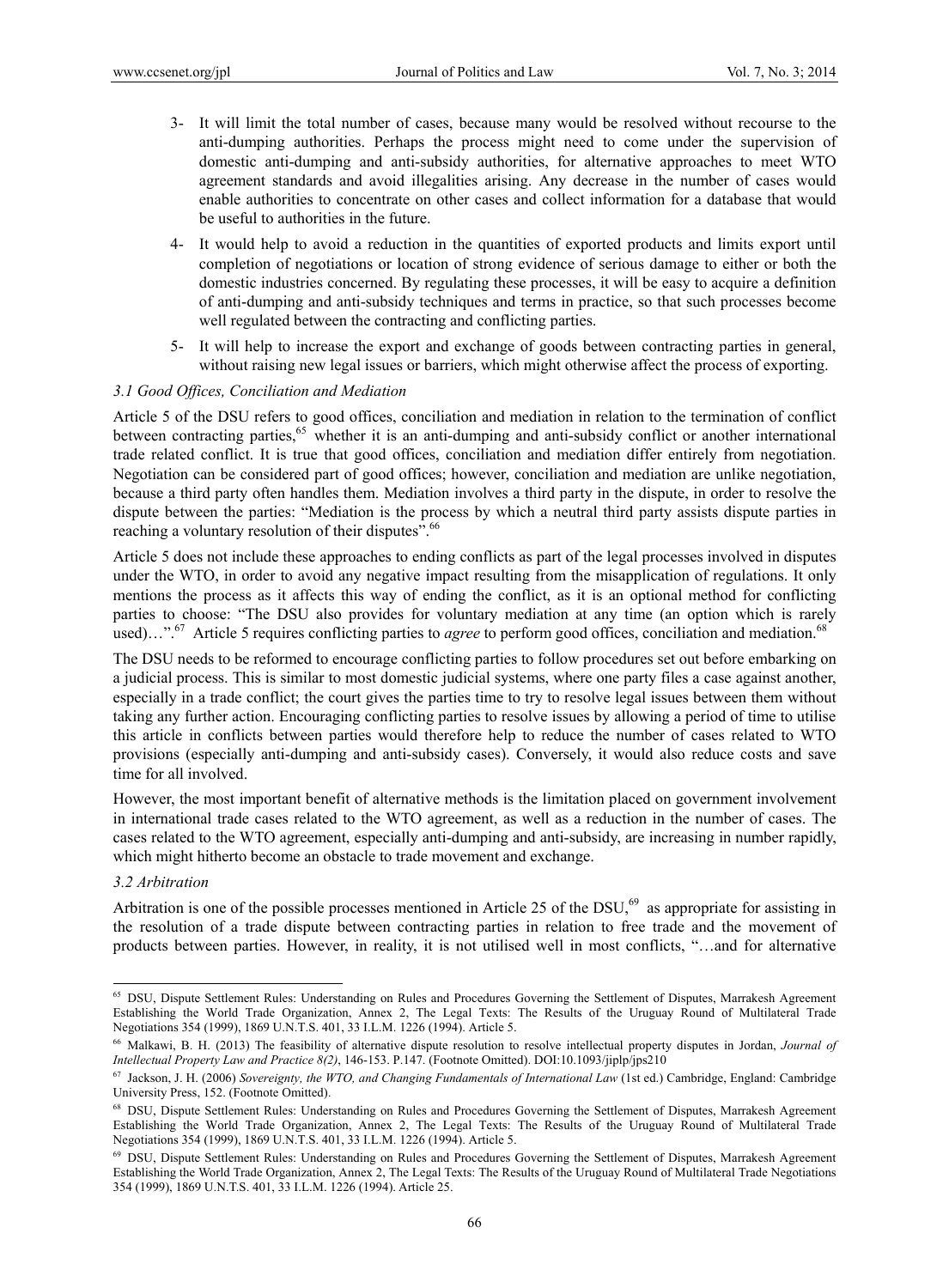procedure of arbitration, also rarely used".<sup>70</sup> Contracting parties generally prefer to apply the judicial process to legal issues relating to the WTO, particularly in anti-dumping and anti-subsidy cases. Using this method to resolve legal issues would, however, hasten the process "Arbitration and other ADR mechanisms tend to provide speedier resolutions of disputes than going through litigation in courts".<sup>71</sup> Arbitration would also prevent interference by the government. Moreover, it is helpful for reducing the cost of the settlement between parties, as noted by Malkawi, "Arbitration and other ADR mechanisms can significantly reduce the cost of settlement".<sup>72</sup> However, it more clarification is needed with regard to anti-dumping duty in cases where arbitration decisions permit anti-dumping duty to be applied to any of the disputants.

Article 25 of the DSU emphasises that for arbitration to succeed, the issue itself has to be clear; it should be "clearly defined by both parties",73 and understood by both. Moreover, the conflicting parties, who might or might not agree, should determine the standard of clarity. In this paper, the clarity referred to in this article could be more broadly specified, so that it can be applied to all parties, whether they are in arbitration or not. At present, an issue might be clear to one party, but without agreement, arbitration is not possible. Were this definition removed, the article could be broadly applied, thereby eliminating one obstacle to the contracting parties choosing arbitration to resolve conflicts.

Moreover, regarding anti-dumping and anti-subsidy regulations, the government should not intervene in these cases, unless *all* alternative means of resolving them legally have failed. This will limit state intervention in legal issues, and the process will cost less money and save time.

Article 25 of the DSU mentioned arbitration as one way to resolve the legal issues between contracting parties. However, in general, the implementation of anti-dumping and anti-subsidy measures has not been mentioned as a way to resolve disputes; nor does it encourage contracting parties to use it in conflicts related to them. Therefore, the only way of resolving legal matters, as mentioned in implementations related to anti-dumping and anti-subsidy is by filing legal cases through the judicial process.<sup>74</sup> This article clarifies arbitration by referring all processes to Articles 21 and 22.<sup>75</sup> These articles are, however, poorly organised regarding arbitration; especially as regards the matter of applying duties or charges. They deal with arbitration as a government panel and do not mention the results of arbitration or how it will affect the parties involved.

The normal rules of arbitration cannot be applied in the anti-dumping and anti-subsidy conflicts because there is generally no agreement between exporting and importing countries on anti-dumping and anti-subsidy rules. It is only when conflicts arise, that the need to establish agreements emerges. Thus, a slight change in the requirement in Article 25 (i.e. that "[the parties] shall agree on procedures to be followed"<sup>76</sup>) is needed in this area. The arbitration here should be recognised as based, not on the agreement between the parties, but on the dispute settlement agreement as a method of resolving these issues.

The assumption of this paper is that arbitration would take place between conflicting parties in relation to anti-dumping and anti-subsidy legal issues; those industries that have been injured or threatened by a dumped imported similar product should first send a letter informing the export company of this issue. The exporting industry should take advantage of the opportunity for negotiation and initiate this immediately. However, a copy of the letter, which is sent to the exporting industry, should also be sent to the exporting and importing countries, as well as the WTO, in order to make them aware of the conflict. After a limited period of time is allowed for negotiation, both parties should enter arbitration, rather than filing a case and involving their governments. The

<sup>70</sup> Jackson, J. H. (2006) *Sovereignty, the WTO, and Changing Fundamentals of International Law* (1st ed.) Cambridge, England: Cambridge University Press, 152. (Footnote Omitted).

<sup>&</sup>lt;sup>71</sup> Malkawi, B. H. (2013) The feasibility of alternative dispute resolution to resolve intellectual property disputes in Jordan, *Journal of Intellectual Property Law and Practice 8(2)*, 146-153. P.148. (Footnote Omitted

 $^{72}$  Malkawi, B. H. (2013) The feasibility of alternative dispute resolution to resolve intellectual property disputes in Jordan, Journal of *Intellectual Property Law and Practice 8(2)*, 146-153. P.148. (Footnote Omitted). DOI:10.1093/jiplp/jps210<br><sup>73</sup> DSU, Dispute Settlement Rules: Understanding on Rules and Procedures Governing the Settlement of Disputes, M

Establishing the World Trade Organization, Annex 2, The Legal Texts: The Results of the Uruguay Round of Multilateral Trade Negotiations 354 (1999), 1869 U.N.T.S. 401, 33 I.L.M. 1226 (1994). Article 25.

<sup>&</sup>lt;sup>74</sup> That can be done by applying an investigation through the governmental anti-dumping sectors at the national level. Moreover, processes under the DSU through consultation, panels and the Dispute Settlement Body.

 $75$  Article 21 refers to the Dispute Settlement Body and the implementation of this DSB, while Article 22 is concerned with compensation in the dispute settlement between parties. Thus, it can be seen clearly that these articles have not addressed sufficient attention to Arbitration as

an alternative form of dispute settlement between parties in relation to the WTO.<br><sup>76</sup> DSU, Dispute Settlement Rules: Understanding on Rules and Procedures Governing the Settlement of Disputes, Marrakesh Agreement Establishing the World Trade Organization, Annex 2, The Legal Texts: The Results of the Uruguay Round of Multilateral Trade Negotiations 354 (1999), 1869 U.N.T.S. 401, 33 I.L.M. 1226 (1994). Article 25.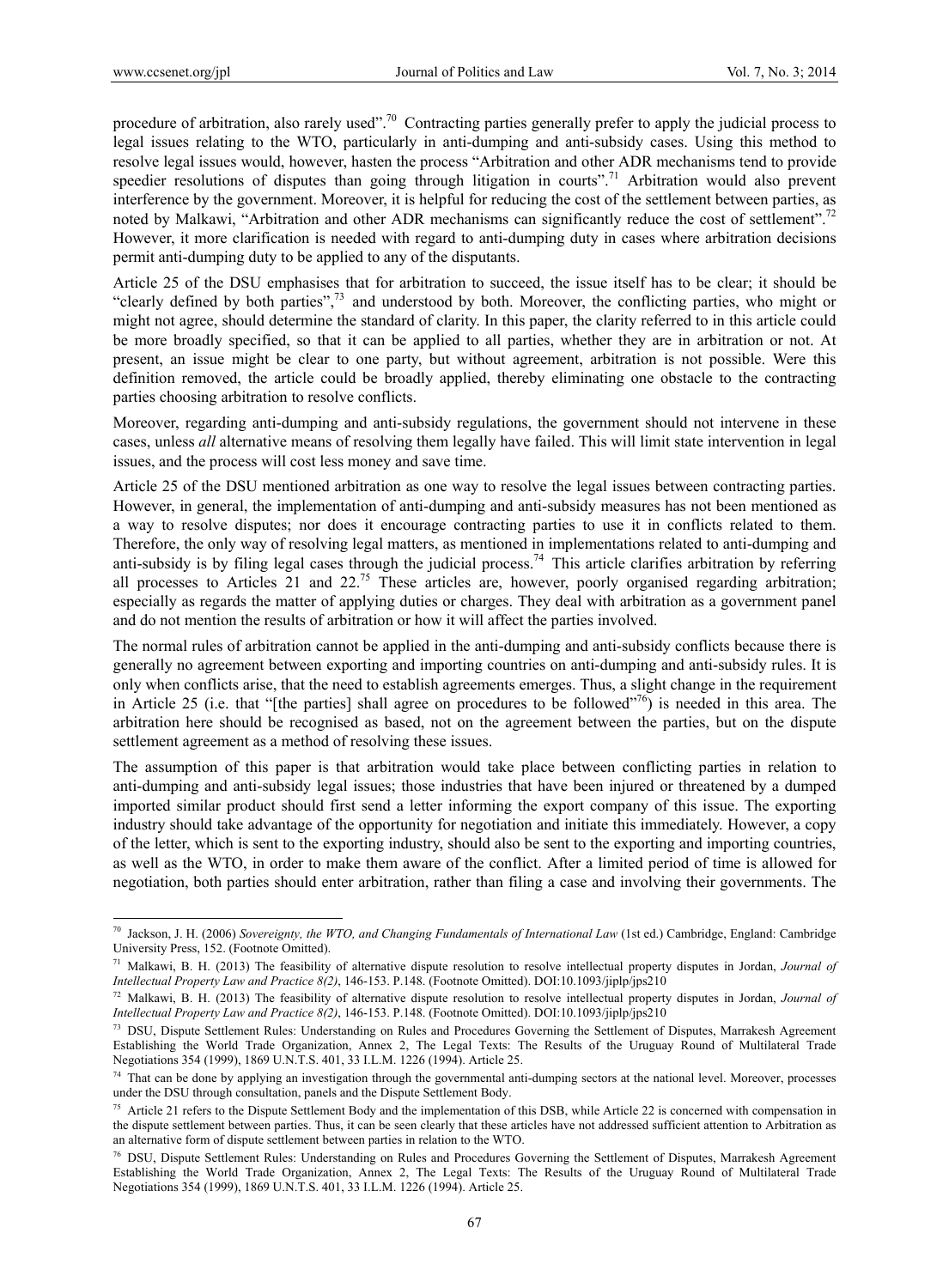arbitration decision should conclude the conflict, and copies of the decision made should be sent to both countries concerned, as well as to the WTO: "Arbitration awards shall be notified to the DSB and the Council or Committee of any relevant agreement where any Member may raise any point relating thereto".<sup>77</sup> With regard to the duty applied by this arbitration, it should be paid to the domestic industries as compensation not to the governments, as noted in the preceding papers of this thesis.

It is recommended that arbitration decisions should be retained in a database to be accessible to all contracting parties, for use resolving any future legal issues swiftly. Furthermore, this will help to identify any legal issues in the agreement itself and outline the legal process to support changes to faulty legislation to develop them. Arbitration has a proven history in resolving conflicts affecting international commercial relationships; it has been used in this context for some time. The contracting parties to the WTO agreement should reconsider using it as an important means to resolve issues related to this agreement, as it will assist in ending conflict without interference from state parties.

As an example of use of arbitration as a method to resolve legal issues related to anti-dumping law, a case between the United States and the European Community (the EC, now the EU) will be analysed.78 The EC initially requested consultations regarding the calculation of dumping margins known as 'zeroing'. After many countries joined this consultation, the EU decided to request the establishment of a panel because there were additional determinations regarding the US obligation under the WTO.<sup>79</sup> Many non-EU countries joined as third parties and after many communications were circulated among all parties concerned with this issue, the DSB agreed to refer the issues to arbitration, and both parties to the case requested arbitration. Arbitration brought a satisfactory resolution to the matter, and both conflicting parties accepted the decision made under arbitration.

However, there may be cases where one of the conflicting parties chooses not to accept the decision made under arbitration; this then leads to the question of how the issue will then be resolved. The principle of arbitration is that there should be agreement regarding the judgment between conflicting parties, in order for a decision to be accepted and not appealed. However, any decision can also be reviewed by the International Trade Court, the role of which will be discussed later in this paper. This is the Supreme Court overseeing all global international trade judgments.

#### **The role of anti-dumping committees as alternative means of resolving cases**

Under Article 16 of the Implementation of Article VI of the GATT, there is a committee established to deal with legal issues associated with anti-dumping.<sup>80</sup> A report must be made to this committee outlining any preliminary and final anti-dumping actions, as well as presenting a bi-annual report about anti-dumping actions taken by members. The committee should also be notified of all domestic procedures central to the initiation and investigation of any action.

However, a question arises here regarding whether or not this committee should intervene in illegal processes or actions affecting anti-dumping cases at the domestic level. As mentioned in Article  $16$ , $81$  the committee only requires that it be informed of anti-dumping actions or investigations; therefore, it has no power to deal with overflow caused by anti-dumping performed by the domestic authorities. Article 16 does not mention other related functions to this committee.

However, as it has been seen, contracting parties can complain to the committee about any anti-dumping action that they consider being illegal. The committee should play a major role at the international level in relation to anti-dumping to prevent an increase in such cases, as they could become an obstacle to the free movement of international goods between nations. When cases arise, the contracting parties should submit a copy of each initial anti-dumping case or related decisions to the committee, to enable it to play a more active role, by checking on whether every individual anti-dumping initiation or decision and process and implementation of anti-dumping regulations is compatible with the anti-dumping agreement or not. This process would help to

<sup>77</sup> DSU, Dispute Settlement Rules: Understanding on Rules and Procedures Governing the Settlement of Disputes, Marrakesh Agreement Establishing the World Trade Organization, Annex 2, The Legal Texts: The Results of the Uruguay Round of Multilateral Trade Negotiations 354 (1999), 1869 U.N.T.S. 401, 33 I.L.M. 1226 (1994). Article 25.

<sup>78</sup> Appellate Body Report, *United States – Laws, Regulations and Methodology for Calculating Dumping Margins ("Zeroing")*, WT/DS294/AB/R, adopted 9 May 2006.

<sup>79</sup> Appellate Body Report, *United States – Laws, Regulations and Methodology for Calculating Dumping Margins ("Zeroing")*, WT/DS294/AB/R, adopted 9 May 2006.

<sup>80</sup>Agreement on Implementation of Article VI of the General Agreement on Tariffs and Trade 1994 (Anti-Dumping Agreement), 1868 U.N.T.S., 201. Article 16.

<sup>81</sup> Agreement on Implementation of Article VI of the General Agreement on Tariffs and Trade 1994 (Anti-Dumping Agreement), 1868 U.N.T.S., 201. Article 16.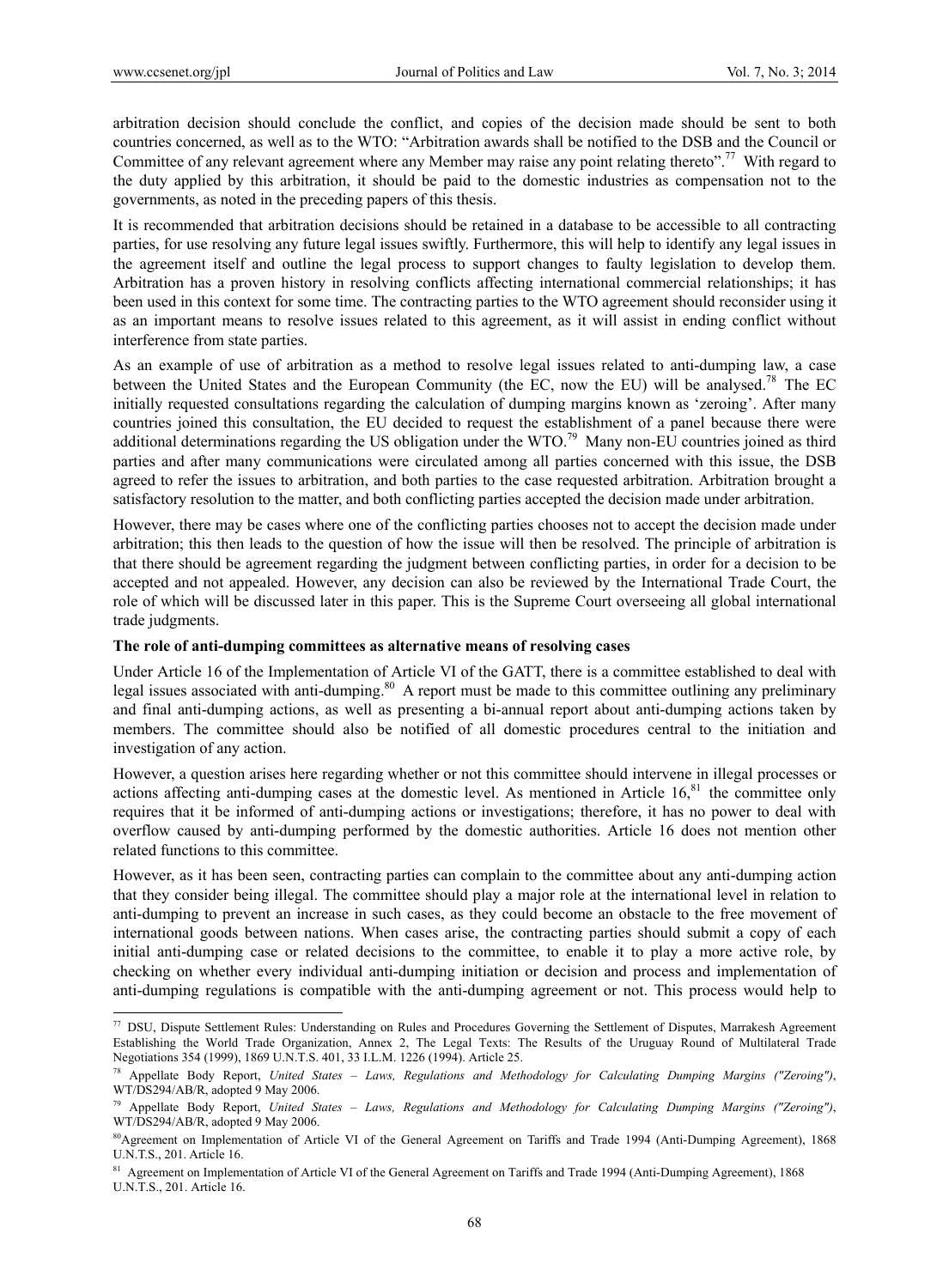reduce the numbers of this type of case and lead to amendment of the necessary articles through recommendations for a legal change.

### *3.3 The Role of More Paper into the DSU*

Paper can be an effective way to develop new ideas and approaches in any field; this is especially true in connection with laws and regulations. Governments normally use the best researches from universities and centres (relevant to certain topics) to guide them in making necessary reforms. These researches typically examine laws or regulations theoretically and analyse all the ideas related to them.

However, contracting parties should be encouraged to direct more attention toward paper related to anti-dumping and anti-subsidy measures, in order to develop former policies, to better address price discrimination. The first anti-dumping regulation was established in 1904 in Canada; $82$  it was further developed to become part of the WTO agreement.<sup>83</sup> However, this regulation requires reform to deal with the relevant issues effectively, as noted in the previous papers.

Paper typically requires considerable time to prove new ideas or develop them. However, it is not an easy process to conduct reform of the WTO agreement, as it differs from other international agreements in relation to the number of WTO members, making it the largest and most complicated international organisation.

A great deal of paper has been conducted regarding the WTO agreement in general and anti-dumping and anti-subsidy in particular. However, changes from the roots upwards have not yet been successfully achieved that reflect the modern concept of free trade between contracting parties. One of the most important ideas thus far, has been to establish a paper centre to deal with anti-dumping and anti-subsidy issues more actively; in particular, producing additional regulations, so that positive changes can result from cases brought. The body of paper relating to the WTO, and anti-dumping and anti-subsidy in particular, require greater consideration by the WTO and contracting parties, including extending values to assist them in developing to the agreement.

#### **4. The Need for a Dispute Resolution Centre (DRC)**

The WTO should create a centre for dispute resolution to act as a channel for all disputes related to international trade around the world under the WTO. There are many reasons for establishing a centre as follows:

- 1- To minimise the high number of disputes related to the WTO agreement, particularly anti-dumping and anti-subsidy disputes.
- 2- To understand the practical application of the WTO and the difficulties arising from the WTO agreement; this will help the contracting parties to make the required changes to the WTO agreement.
- 3- To reduce the time needed to resolve disputes between parties.
- 4- To reduce the interference by the government in disputes.
- 5- To be run by the WTO to insure complete neutrality when settling disputes.
- 6- To reduce the cost of the dispute resolution between parties; it will be paid for by fees paid by disputants and so be financially independent.
- 7- To run the entire dispute process in line with the WTO agreement, even in cases of alternative dispute resolutions, so that the parties do not have to deal with different departments or panels to resolve legal issues.

The centre would offer considerable benefit to contracting parties in general and conflicting parties in particular. All disputes under the WTO would be sent immediately to the centre and it would then seek a way to resolve disputes, using the methods mentioned in the previous sections, such as arbitration, mediation etc. The centre may also work on cases, creating committees to oversee each kind of dispute. These Committees would be focused more on strategies related to the WTO, such as trying to reduce the number of conflicts and the WTO mechanism. However, as mentioned above regarding the AD committee, such committees can become involved with this centre to resolve legal issues between; that role can be undertaken before or after the involvement of such a centre in a conflict. This would help to resolve issues more smoothly and at a lower financial cost to parties.

The centre would have other benefits too; for instance, insuring government involvement in international trade

<sup>&</sup>lt;sup>82</sup> Trebilcock, M. J. & Howse, R. (2005) The Regulation of International Trade, (3rd ed.). Routledge, New York, NY 10016. P. 232.

<sup>83</sup> Agreement on Implementation of Article VI of the General Agreement on Tariffs and Trade 1994 (Anti-Dumping Agreement), 1868 U.N.T.S. 201.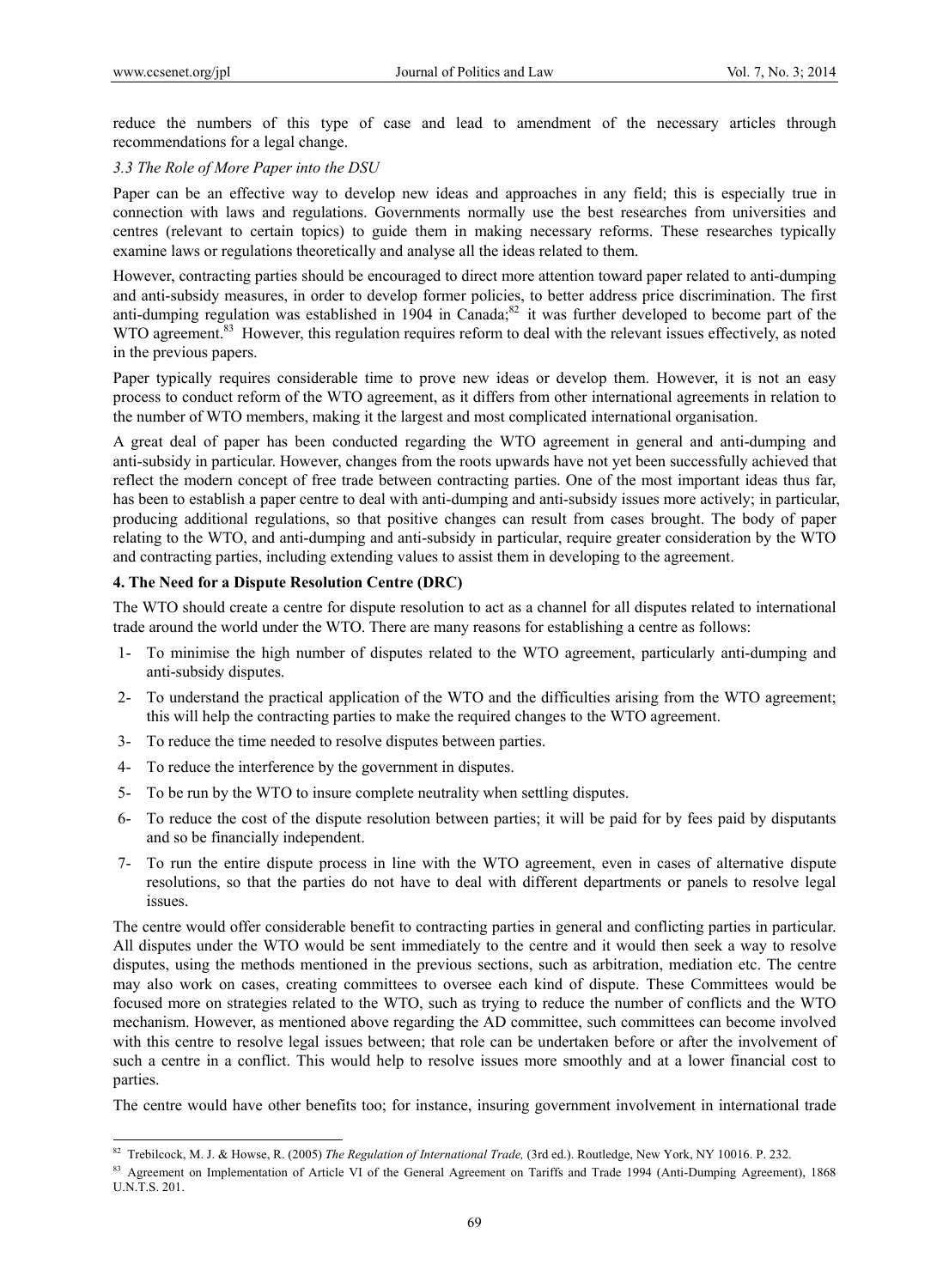cases is limited. Moreover, the centre would bring in some modest revenue for the WTO, as the conflicting parties would be required to pay fees directly to the centre. This would support engagement in more activities related to international trade in general.

Another positive point when establishing a centre of this kind is to resolve the legal issues related to international trade between those parties who are not members of the WTO, and who are in the process of becoming members under this agreement. Such a centre would, on the one hand, help parties to reform their domestic regulations in order for these to conform to the WTO, and on the other, give them a clearer breadth of understanding of the WTO and its dispute settlement procedures. Moreover, such a centre would be able to establish a section for resolving disputes between parties who are not members of the WTO and who have not applied for membership. However, there would be no legal obligation placed on these parties to attend the centre, although if they agree to resolve their dispute through it, this would mean they accept the WTO dispute settlement mechanism as the method for attaining a resolution. This could facilitate international trade, even for parties who are not members, by making agreements align more closely with WTO principles, so that the mechanisms required for the globalisation of trade between states can be improved.

There are already similar centres, which have been established and function well worldwide to resolve disputes between parties. For instance, the International Court of Arbitration and the International Chamber of Commerce  $(ICC)$ ,<sup>84</sup> as well as the London Court of International Arbitration (LCIA).<sup>85</sup> There is also the International Centre for Settlement of Investment Disputes (ICSID).<sup>86</sup> These centres all serve to resolve the disputes between parties, and the WTO could establish a similar centre to handle disputes related specifically to the WTO and international trade.

At present a centre exists to assist in dispute settlement between members. This centre is the Advisory Centre on WTO Law (ACWL); it is an independent organisation of the WTO, $^{87}$  which provides some services to developing countries in order to understand how they can resolve disputes brought under the WTO. This centre could be merged with the proposed centre and work within it. The suggested centre would then provide a complete service, resolving disputes between parties, and also advising disputants on procedures, or means to resolve disputes, by applying WTO guidelines.

However, the contracting parties may not believe there is a need for such a centre, as there are other methods for resolving legal matters. However, it is argued here that the centre would assist in the smoother resolution of legal matters between parties. It could provide valuable support to all parties, thereby shortening conflict durations and reducing costs. Were the proposal for such a centre adopted, it would be a place for resolving all WTO-related conflicts between parties, offer information on how legal issues can be resolved, and develop up to date WTO articles to meet the needs of contemporary trade. Thus, it is a valid and reasonable proposal, with many attendant advantages, for contracting parties to consider.

### **5. The need for an International Trade Court (ITC)**

An International Trade Court (ITC) would be another beneficial innovation, based on the paper findings reported in this thesis. This court would be under the control of the WTO. It would both help to terminate international trade conflicts, and supervise all international legal trade issues worldwide (overseeing national trade courts); therefore, functioning as the Supreme Court for trade.

### *5.1 Reasons for Establishing This Court*

 $\overline{a}$ 

The establishment of an International Trade Court must be based on logical reasons and a strong argument. It would not be an easy step to take as there may be many disagreements regarding its efficacy and the necessity for it. Reasons for establishing such an International Trade Court are given in the following sub-sections:

### 5.1.1 Protecting Enterprise and the World Economy

The idea of establishing this court is clearly based on major international trade issues between international companies that have an international effect on the international economic markets. International trade cases brought by such companies involve complicated legal issues, and action can cost billions of dollars, requiring

<sup>&</sup>lt;sup>84</sup> This centre for resolving disputes between conflicting parties in relation to international trade, and was established under the International Chamber of Commerce. For more information, see the official website <www.iccwbo.org> accessed 1 June 2014.<br><sup>85</sup> This is a centre for resolving disputes between conflicting parties in relation to international trade, and wa

International Chamber of Commerce. For more information, see the official website <www.iccwbo.org> accessed 1 June 2014.<br><sup>86</sup> This centre has around 158 members, who benefit from it, in relation to resolving international

<sup>&</sup>lt;sup>87</sup> The official website of the Advisory Centre on WTO Law <http://www.acwl.ch/e/index.html> accessed 1 June 2014.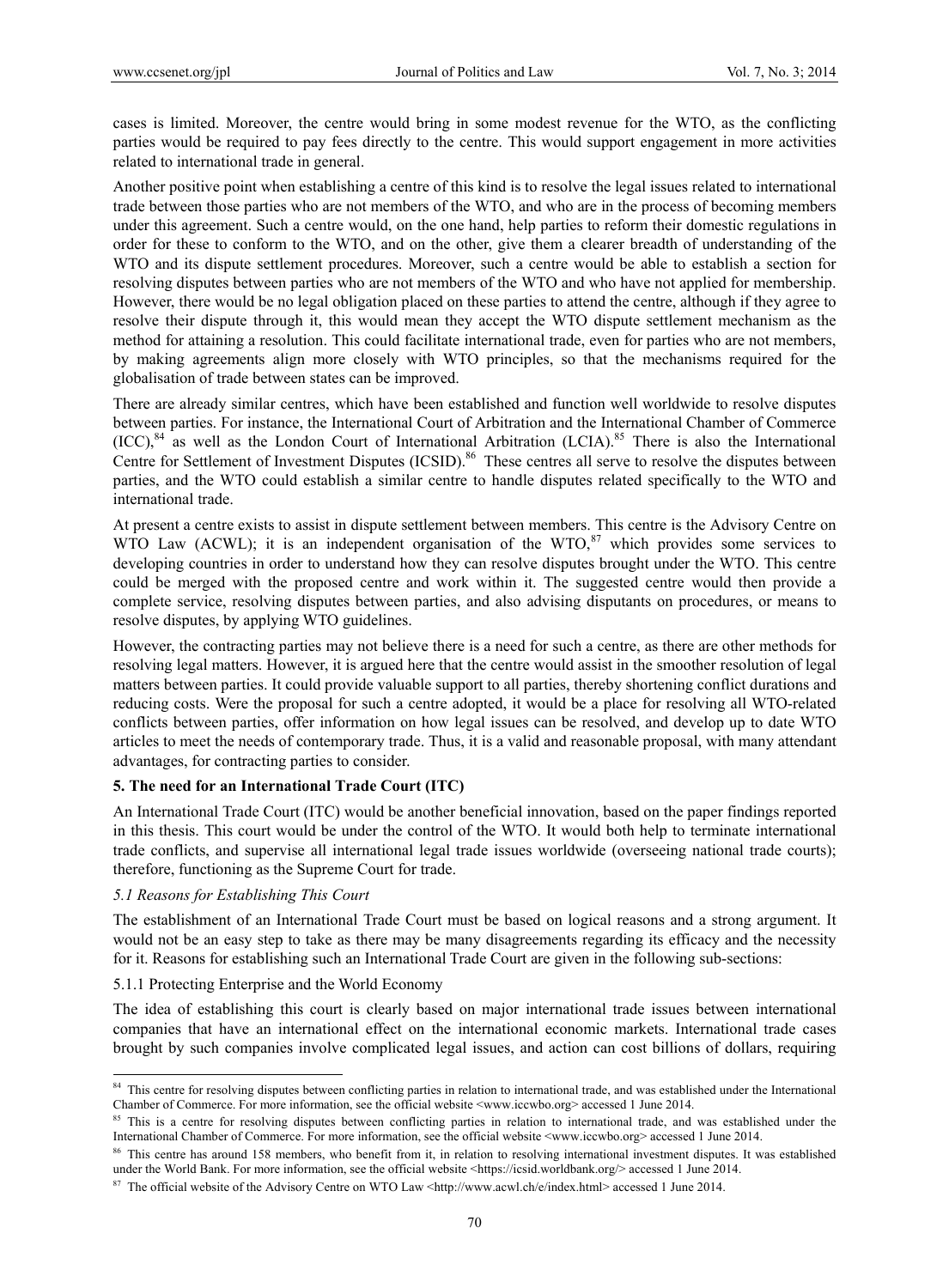speedy and independent resolution and have to be resolved very quickly. At present, companies typically resolve their legal differences by resorting to the domestic judicial system of one of the parties.

Many international companies have investments and assets worth billions of dollars, and are engaged in trade with other public or government sectors involving similar sums. Thus, the court's judgment has to be very careful and clear when dealing with cases related to such companies. This care relates to the effect of judgments against companies, as such judgment can immediately affect them, the countries where those companies have their head offices, and potentially also the international market.

5.1.2 The International Trade Court Will Be Stronger Than the Appellate Body

The Appellate Body is run under the auspices of politicians and diplomats, as shown in this paper. The procedures undertaken by the Appellate Body blend International Law and International Trade Law, thereby making a sound decision that is not necessarily also strong. The International Trade Court, proposed in this paper would make sound judicial decisions without the need for political or diplomatic input from either party. This International Trade Court would therefore by stronger in terms of independence, power, effectiveness and influence over contracting parties.

### 5.1.3 Neutrality

When contracting parties experience conflicts under the WTO agreement, they start typically begin proceedings at the national level. Resorting to the domestic legal systems of conflicting parties does not offer disputants the necessary neutrality, prescribed in International law.

To clarify this, we can consider the case of Apple and Samsung as retailers of smart phones, dealing in billions of dollars.<sup>88</sup> Apple filed a case against Samsung in the United States regarding certain legal issues related to Intellectual Property code and other legal matters.<sup>89</sup> As a result, Samsung was required to pay huge damages to Apple and was prohibited from selling Samsung smart phones in the United States for a specified period of time.<sup>90</sup> This judgment had a direct negative impact on Samsung itself, as well as on competitiveness in the marketplace in the United States. Meanwhile, Apple benefitted greatly, because of the reduced competition.

This was a very complicated case, especially given the reputation of both companies as top manufacturers of smart phones. However, although the judgment affected the companies themselves, the greatest effects were felt by consumers in the United States, as the judgment risked creating a monopoly. Therefore, in such cases, involving complex international trade legal matters and compensation running into billions of dollars a high level of neutrality is essential to proving a legal guarantee to all interested parties. The outcomes of such cases can have a huge effect on the national revenue of countries and the international economic system itself.

Thus far, the allowances made for resolving disputes do not support the principle of neutrality sufficiently, and the issue of which law should be applied to support neutrality could be better addressed by establishing an independent International Trade Court with highly qualified staff focused on managing legal matters affecting international trade.

# *5.2 The Relationship between This Court, Enterprises and Contracting Parties*

As mentioned previously, "Individuals, companies, industry associations, labour unions, international organisations and NGOs have no direct access to the WTO dispute settlement system…".<sup>91</sup> As also discussed above, even if they are the party directly affected, when involved in disputes under the WTO private sector actors must be represented by governments and panels. In this paper's view, it is essential that these companies, who run the economies around the world, should be able to file their cases directly with the WTO without any interference by governments; that is, they should not be seen as a third party.

The International Trade Court would be set up to extend this right to private sector actors, to allow them to apply directly to the court, after exhausting all other methods for resolving legal issues, and without any interference from government. However, as the International Trade Court will be a supreme court (overseeing trade matters related to the WTO), it should also honour the contracting parties (the countries themselves) as part of its

 $88$ 88 Annual Report of the Securities Exchange of Apple for 2012 <http://www.sec.gov/Archives/edgar/data/320193/000119312512444068/d411355d10k.htm> accessed 1 June 2014. For Samsung, see

 $\lt$ http://www.samsung.co.kr/samsung/outcome/perfomance.do> accessed 1 June 2014.<br><sup>89</sup> See  $\lt$ http://www.bbc.co.uk/news/technology-19425051> accessed 1 June 2014.<br><sup>90</sup> See  $\lt$ http://www.bbc.co.uk/news/technology-1942505 University Press, 263.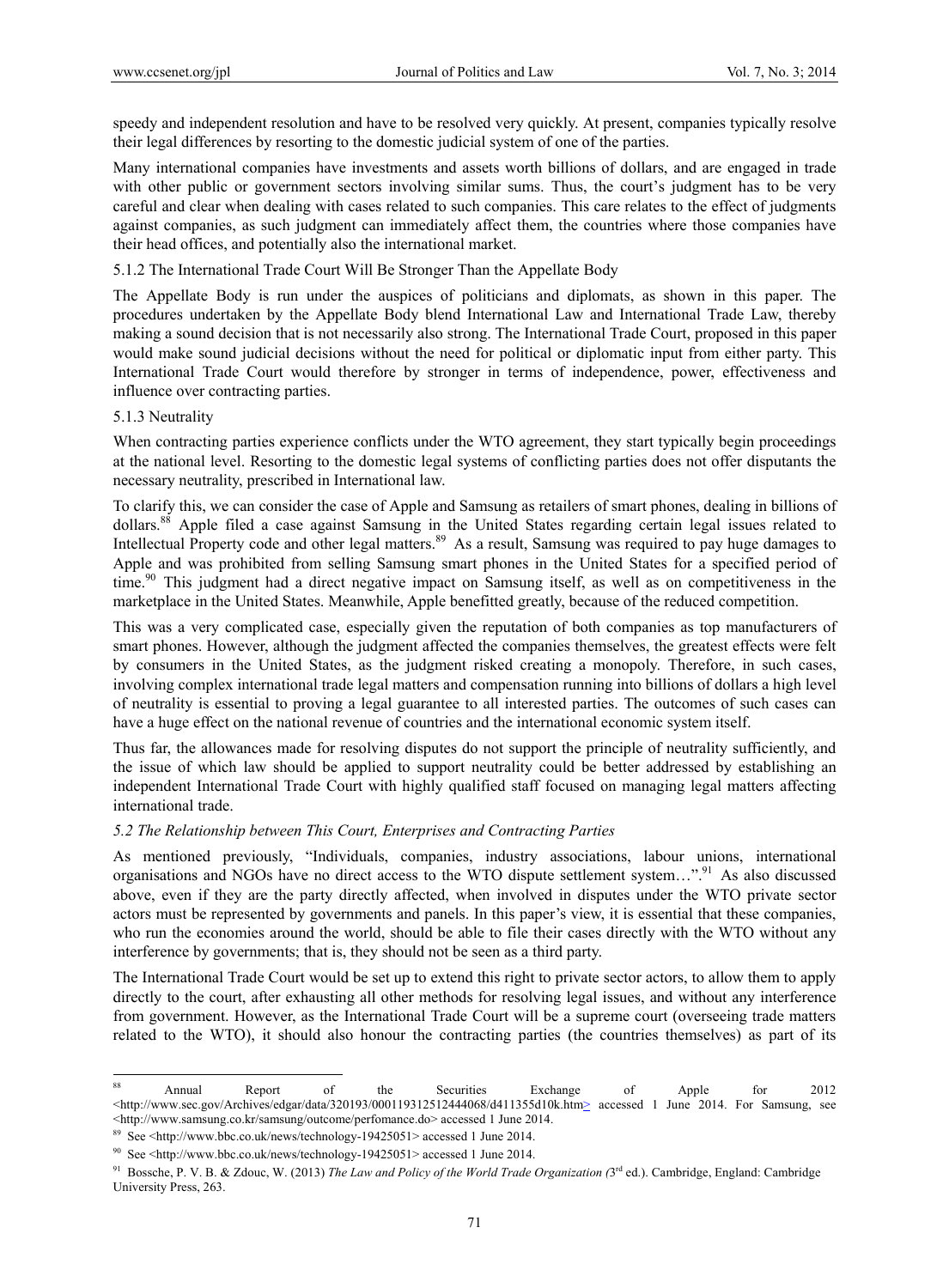obligation to the WTO responsible for its establishment.

As the contracting parties of the WTO are responsible for insuring their domestic trade legal system is compatible with WTO agreements, there is also a legal obligation form contracting parties to this agreement. Moreover, the legal obligation regarding this International Trade Court will be the same as the WTO obligation, which is ultimately an obligation to the international community to support good international relations between all the states in the world.

## *5.3 The relationship between This Court and Appellate Body*

In fact, there is a similar arrangement to this suggested court, under the WTO, and the Appellate Body. Claus-Dieter Ehlermann, who used to work there as a judge, referred to it as the "World Trade Court",  $92$  Article 17 of the Dispute Settlement sets out the work of this Appellate Body.<sup>93</sup>

However, it is arguable that this body does not have much effect on resolving conflicts between parties, and so there remains a need to establish an International Trade Court. The Appellate Body considers the cases referred from panels only as stated in Article 17, section 1 "...The Appellate Body shall hear appeals from panel cases...".<sup>94</sup> This means that no cases can be brought directly by a conflicting party to this Appellate Body for consideration, as cases have to be filtered before going to a higher level, in order to resolve the legal matters between parties. Another point to raise regarding the Appellate Body relates to who can appeal to it.

The only parties who can do so are those stated in Article 17, section 4 "Only parties to the dispute, not third parties, may appeal a panel report…".<sup>95</sup> Nonetheless, a third party who has an interest in the cases heard by the Appellate Body, may be allowed to submit a written opinion and may be heard by this body: "…Third Parties which [have] notified the DSB of a substantial interest in the matter pursuant to paragraph 2 of Article 10 may make a written submission to, and be given an opportunity to be heard by, the Appellate Body".<sup>96</sup> If this court could be established, there would be no reason to continue resolving legal matters through the Appellate Body, and its functions could all be transferred immediately to the newly established court. The Appellate Body would merge with the new court, requiring a changing in the DSU and the WTO agreement itself as detailed in the next section.

# *5.4 Is There Is Need to Amended the DSU and WTO to Establish This Court?*

The International Trade Court would be run by the WTO agreement, and judges with high qualifications would be selected by the contracting parties to insure the highest standard of dealing with these trade-related legal issues. This could then be used to support a higher level of judgment, which would offer a greater legal guarantee to the conflicting parties. The court would also help to apply many of the WTO articles with greater neutrality than can be guaranteed through other avenues of resolution. As mentioned above, the Appellate Body should be merged with the court, requiring amendment to the WTO agreement and DSU, to establish the court quickly. The new International Trade Court would support the globalisation of trade and be the only option for a final judicial step to resolve trade conflict worldwide.

### **6. Conclusion and Recommendations**

Significant effects regarding time, cost and the smooth movement of goods internationally will be the most important elements for encouraging conflicting parties to resolve disputes through alternative resolution. These alternative dispute resolutions include good offices, mediation and arbitration.

Through enacting these resolutions, conflict can easily be terminated via the suggested dispute resolution centre. While dispute resolution has been defined under the WTO agreement, there remains a need to incorporate more inclusive and thorough articles to encourage contracting parties to resolve conflicts efficiently.

 $92$  Ehlermann, C. D. (2003) Experiences from the WTO Appellate Body, Texas International Law Journal, 38, p.469.

<sup>93</sup> DSU, Dispute Settlement Rules: Understanding on Rules and Procedures Governing the Settlement of Disputes, Marrakesh Agreement Establishing the World Trade Organization, Annex 2, The Legal Texts: The Results of the Uruguay Round of Multilateral Trade Negotiations 354 (1999), 1869 U.N.T.S. 401, 33 I.L.M. 1226 (1994). Article 17.

<sup>&</sup>lt;sup>94</sup> DSU, Dispute Settlement Rules: Understanding on Rules and Procedures Governing the Settlement of Disputes, Marrakesh Agreement Establishing the World Trade Organization, Annex 2, The Legal Texts: The Results of the Uruguay Round of Multilateral Trade Negotiations 354 (1999), 1869 U.N.T.S. 401, 33 I.L.M. 1226 (1994). Article 17, section 1.

<sup>&</sup>lt;sup>95</sup> DSU, Dispute Settlement Rules: Understanding on Rules and Procedures Governing the Settlement of Disputes, Marrakesh Agreement Establishing the World Trade Organization, Annex 2, The Legal Texts: The Results of the Uruguay Round of Multilateral Trade Negotiations 354 (1999), 1869 U.N.T.S. 401, 33 I.L.M. 1226 (1994). Article 17, section 4.

<sup>96</sup> Bossche, P. V. B. & Zdouc, W. (2013) *The Law and Policy of the World Trade Organization (*3rd ed.). Cambridge, England: Cambridge University Press, 157.